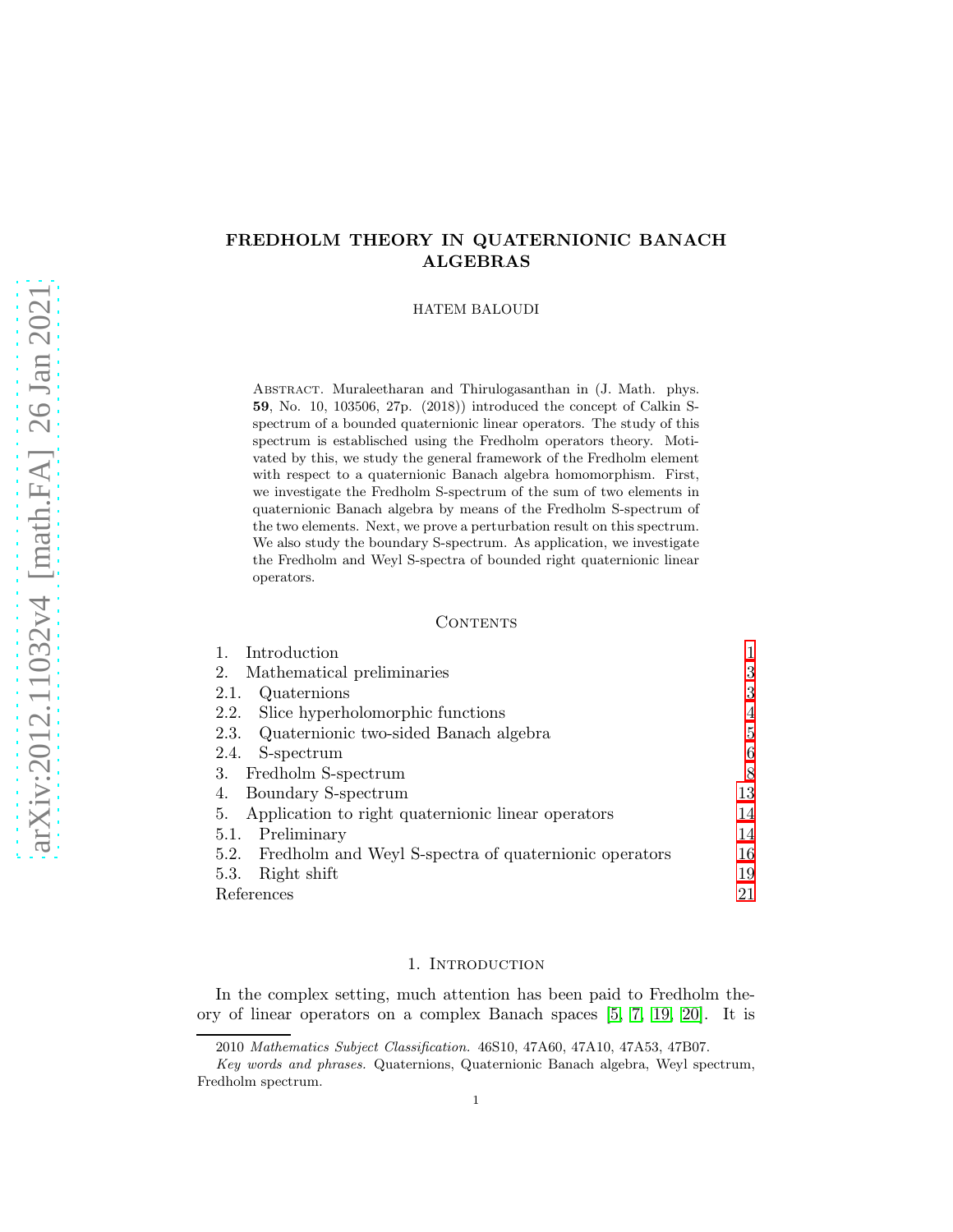#### 2 HATEM BALOUDI

useful for the study of non-parabolicity at infinity of Dirac type operators on non-compact Riemannian manifuld [\[18\]](#page-20-5). We refer to [\[4\]](#page-20-6) for the study of this point on the discrete Gauss-Bonnet operator on an infinite graph. Moreover, Fredholm operators theory plays an important role in the study of non-discrete spectrum, and the study of the stability of some parts on the spectrum under some perturbation [\[6,](#page-20-7) [21,](#page-20-8) [22,](#page-20-9) [31\]](#page-21-0).

In complex spectral theory, it is well known (Atkinson's theorem) that a bounded linear operator on a complex Banach space is Fredholm if, and only if, it is invertible in the Calkin algebra. In particular, the Fredholm spectrum of a bounded operator A is given by the spectrum of  $\pi(A)$ , where  $\pi$  is the natural quotient map associated with the Calkin algebra. As an extension, here Fredholm and perturbation theory relative to a unital homomorphism  $A: V \longrightarrow W$  between unital complex Banach algebras V and W. This class introduced firstly by R. Harte in [\[19\]](#page-20-3). A generalized Fredholm theory is recently discuss in [\[13\]](#page-20-10).

In the quaternionic setting, the quaternionic multiplication is not commutative. This leads to three types of Hilbert spaces: left, right, and two-sided, depending on how vectors are multiplied by scalars. Therefore, an apparent problem in defining the spectrum of a quaternionic operator. In fact, if T is a right linear operator on a quaternionic vector space  $\mathcal{V}$ , the function  $x \mapsto Tx-xq$  is not right linear, we refer to [\[8,](#page-20-11) [9\]](#page-20-12) for this point of view. The fundamental suggestion of [\[8\]](#page-20-11) is to define the spectrum using the Cauchy kernel series  $S^{-1}(q,T) = \sum_{n} T^{n} q^{-n-1}$ , where q is a quaternionic number and  $T$  is a right linear operator on a right quaternionic vector space. More precisely, they identified the operator whose inverse is  $S^{-1}(q,T)$ . This leads to define a new spectrum called S-spectrum. Based on this concept, [\[25\]](#page-20-13) introduced and studied the Fredholm and Weyl S-spectra.

The aim of this article is to complete the knowledge of the concept of the Fredholm S-spectrum and give a general framework of Fredholm theory relative to a quaternionic Banach algebra homomorphism. In general, the set of right linear operators on the quaternionic Banach space is not quaternionic Banach algebra with respect to the composition of operators. If  $V$  is a right separable Hilbert space, it is possible to define the left scalar multiplication on  $V$  by using an arbitrary Hilbert basis on  $V$ . We refer to [\[17\]](#page-20-14) for an explanation of this construction. Thanks to this construction, the set of right linear operators becomes a quaternionic two-sided Banach  $C^*$  –algebra with unity, see [\[17,](#page-20-14) Theorem 3.4]. In this regard, [\[25\]](#page-20-13) introduce the Calkin spherical spectrum as the spherical spectrum of the quotient map image of a bounded right linear operator on the Calkin algebra. They gave a characterization of this new spectrum by using the concept of Fredholm operators. Motivated by this, we introduce and we study the general framework of the Fredholm element with respect to a quaternionic Banach algebra homomorphism. In particular, we give some new results for the Calkin and Weyl S-spectra of the bounded right quaternionic linear operator.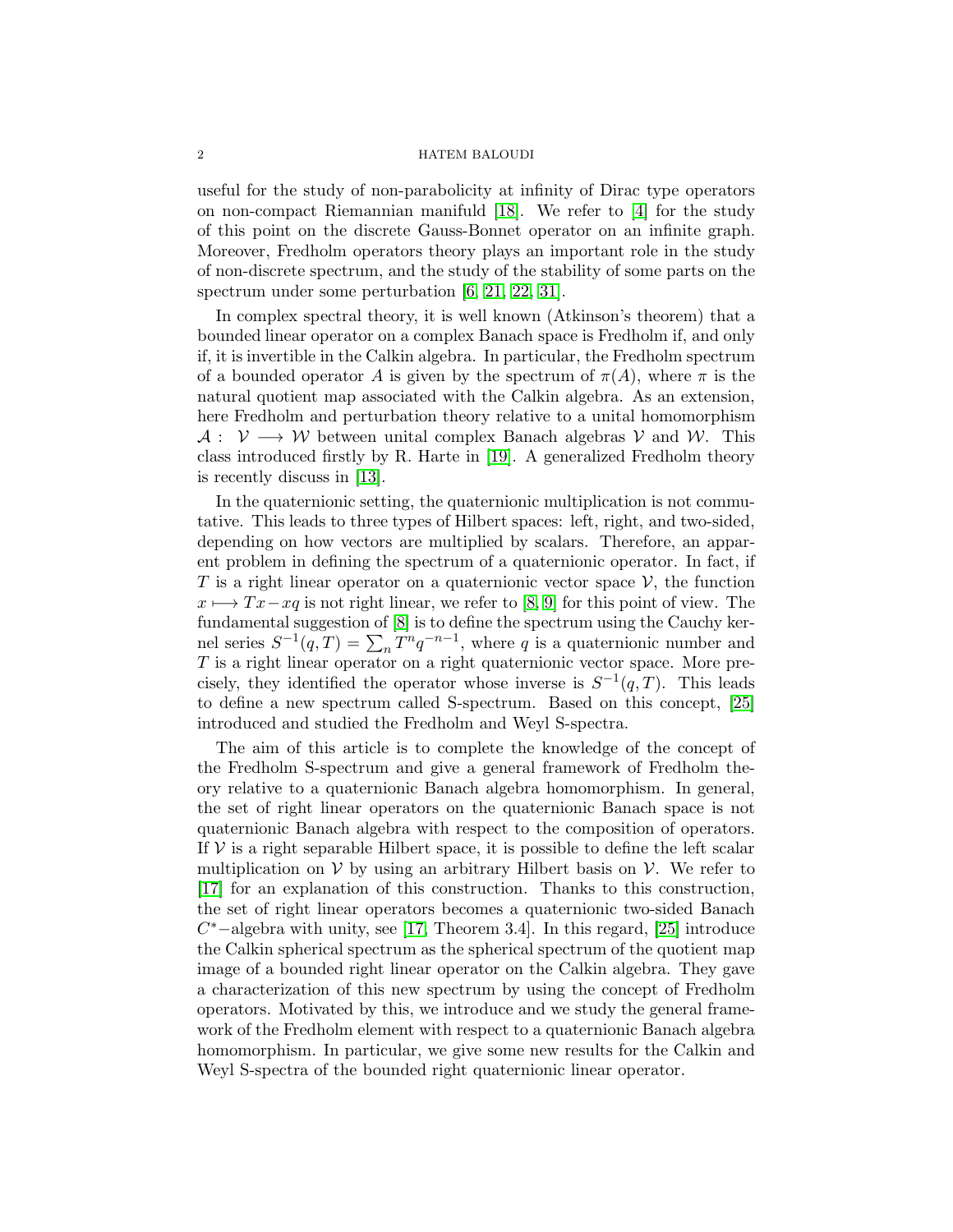To start off, we introduce the quaternionic version of the Fredholm elements relative to the homomorphism  $\mathcal{A}: \mathcal{V} \longrightarrow \mathcal{W}$ , where  $\mathcal{V}$  and  $\mathcal{W}$  are two quaternionic two-sided Banach algebra with unit  $1 \neq 0$ . In addition, we define the Fredholm and Weyl S-spectra with respect to  $A$ . One of the main results is: The Fredholm S-spectrum of the sum of two elements in a Banach algebra is written by means of the Fredholm S-spectra of the two elements when their products are in the kernel of  $A$ , see Theorem [3.5.](#page-8-0) This result is applicable for the Calkin (or Fredholm) S-spectrum of the sum of two bounded quaternionic right linear operators when their products are compact, see Theorem [5.9.](#page-16-0) On the other hand, we show the invariance of the Fredholm and Weyl S-spectra under certain perturbations. Furthermore, we investigate the boundary S-spectrum of an element in quaternionic Banach algebra.

The article is organized as follows. In Section 2, we gather some definitions and notations, the facts connected to our work. In Section 3, the concept of the Fredholm and Weyl S-spectra in a quaternionc Banach algebra is introduced. Some properties and perturbation results of these spectra are investigated. In Section 4, we introduce and we study the boundary Sspectrum. Finally, in Section 5, we apply the results of Section 3 to describe the Fredholm and Weyl S-spectra of the sum of two bounded right linear operators. We also discuss the coincidence between the Fredholm and Weyl S-spectrum.

### 2. Mathematical preliminaries

<span id="page-2-0"></span>In this section we recall some standard definitions and we gives some results that we will need in the sequel. For details we refer to the reader to [\[1,](#page-20-15) [9,](#page-20-12) [12,](#page-20-16) [17\]](#page-20-14).

# <span id="page-2-1"></span>2.1. **Quaternions.** The algebra of quaternion  $\mathbb{H}$  is defined as

$$
\mathbb{H} = \left\{ q = q_0 + iq_1 + jq_2 + kq_3 : (q_0; q_1, q_2, q_3) \in \mathbb{R}^4 \right\},\
$$

where the imaginary units  $i, j, k$  satisfy

i

$$
x^2 = j^2 = k^2 = -1, \ ij = -ji = k, \ jk = -kj = i, \ ki = -ik = j.
$$

The quaternionic conjugate of  $q = q_0 + iq_1 + iq_2 + kq_3$  is

$$
\overline{q} = q_0 - iq_1 - jq_2 - kq_3,
$$

while  $|q| = (q\overline{q})^{\frac{1}{2}}$  denotes the usual norm of the quaternion q. If q is non-zero element, it has inverse

$$
q^{-1}=\frac{\overline{q}}{|q|^2}.
$$

A purely imaginary quaternion with absolute value 1 is called an imaginary unit. We denote the set of all imaginary units by S, that is,

$$
\mathbb{S} = \{q \in \mathbb{H} : \overline{q} = -q, |q| = 1\}.
$$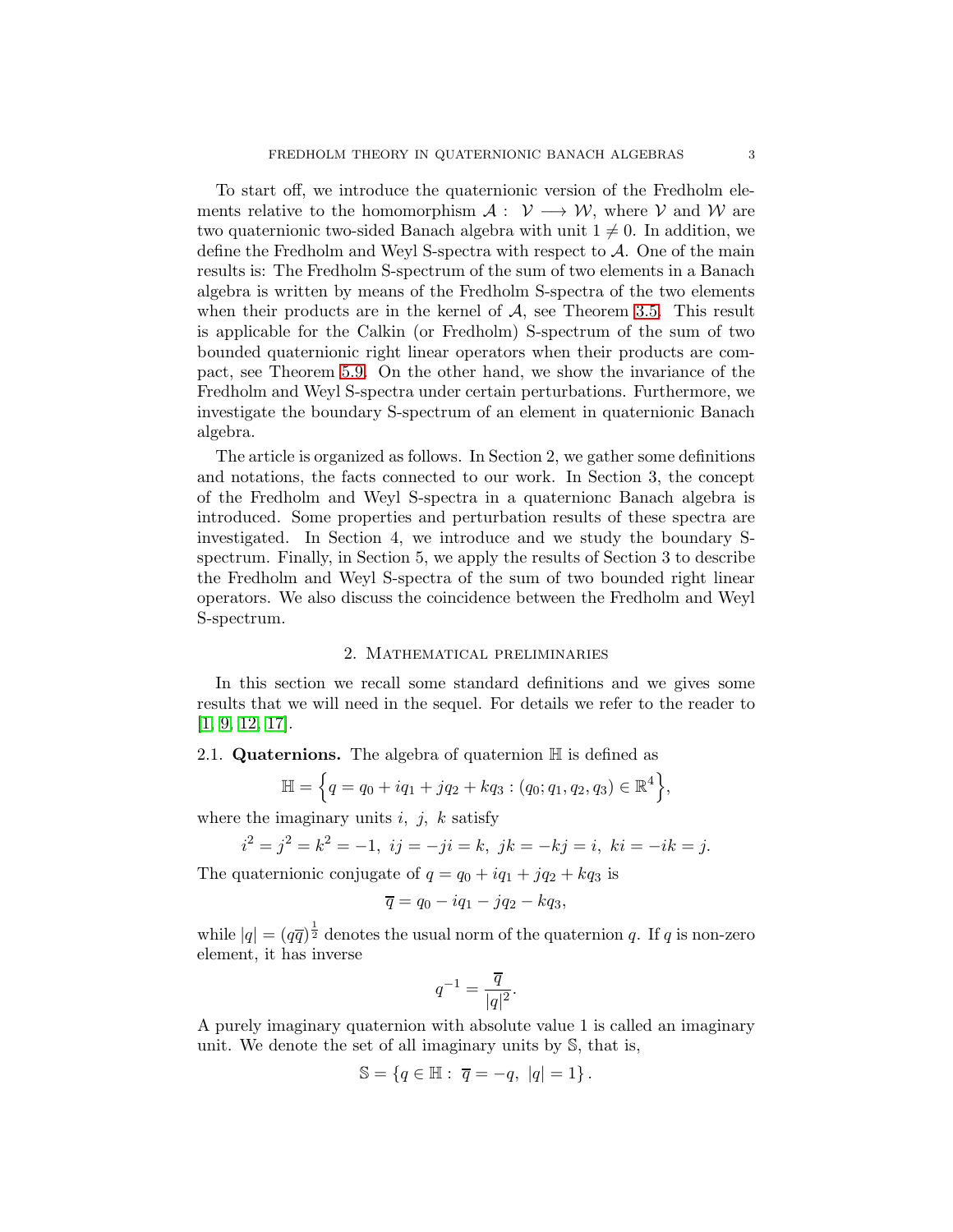The name imaginary unit is justified by the fact that, for any  $I \in \mathbb{S}$ , we have

$$
I^2 = -\overline{I}I = -|I|^2 = -1.
$$

We set

$$
\mathbb{C}_I = \Big\{ x + Iy \in \mathbb{H} : x, y \in \mathbb{H} \Big\},\
$$

i.e,  $\mathbb{C}_I$  is the real vector subspace of H generated by 1 and  $I \in \mathbb{S}$ . Therefore, the plane  $\mathbb{C}_I$  is isomorphic to the field of complex number  $\mathbb{C}$ . For a quaternion  $q \in \mathbb{H}$ , we set

$$
I_q := \begin{cases} \frac{q}{|Im(q)|}, & \text{if } Im(q) \neq 0, \\ \text{any } I \in \mathbb{S}, & \text{if } Im(q) = 0. \end{cases}
$$

Then  $I_q \in \mathcal{S}$  and  $q \in \mathbb{C}_{I_q}$ . More precisely,  $q = Re(q) + I_q |Im(q)|$ , where  $Re(q)$  is the real part of the quaternion q and  $Im(q)$  is the vector part of q. The set

$$
[q]:=\{Re(q)+I|Im(q)|:\ I\in \mathbb{S}\},
$$

<span id="page-3-0"></span>is a 2-sphere of radius  $|Im(q)|$  centred at the real point  $Re(q)$ .

2.2. Slice hyperholomorphic functions. In this section, we recall the concept of slice hyperholomorphic function and refer to [\[14,](#page-20-17) [10,](#page-20-18) [11,](#page-20-19) [12\]](#page-20-16) for surveys on the matter.

# Definition 2.1. A set  $U \subset \mathbb{H}$  is called

(i) axially symmetric if  $[x] \subset U$  for any  $x \in U$  and (ii) a slice domain if U is open,  $U \cap \mathbb{R} \neq \emptyset$  and  $U \cap \mathbb{C}_I$  is a domain for any  $I \in \mathbb{S}$ .

Let  $I$  be an imaginary unit. We denote the Wirtinger derivatives with respect to the complex and the conjugate variable on the plane  $\mathbb{C}_I$  by  $\partial_I$ and  $\overline{\partial}_I$ , that is, the operators

$$
\partial_I = \frac{1}{2} \left( \frac{\partial}{\partial_{q_0}} - I \frac{\partial}{\partial_{q_1}} \right)
$$
 and  $\overline{\partial}_I = \frac{1}{2} \left( \frac{\partial}{\partial_{q_0}} + I \frac{\partial}{\partial_{q_1}} \right)$ 

Let  $U \subset \mathbb{C}_I$  be an open set and let  $f : U \longrightarrow \mathbb{H}$  be a real differentiable function. If  $\partial_I$  act on the right, then

$$
\overline{\partial}_I f(q) = \frac{1}{2} \left( \frac{\partial}{\partial_{q_0}} f_I(q_0 + Iq_1) + \frac{\partial}{\partial_{q_1}} f_I(q_0 + Iq_1) I \right)
$$

for  $q = q_0 + Iq_1 \in U$ , where  $f_I = f|_{U \cap \mathbb{C}_I}$ 

**Proposition 2.2.** [\[9\]](#page-20-12) For any non-real quaternion  $q \in \mathbb{H} \setminus \mathbb{R}$ , there exist, and are unique,  $q_0, q_1 \in \mathbb{R}$  with  $q_1 > 0$ , and  $I \in \mathbb{S}$  such that  $q = q_0 + q_1 I$ .

**Definition 2.3.** (Slice-regular function  $[9, 15, 32]$  $[9, 15, 32]$  $[9, 15, 32]$ ) Let U be a domain in  $\mathbb{H}$  and let  $\mathcal{V}_{\mathbb{H}}^R$  be a vector space under right multiplication by quaternions. A real differentiable operator-valued function  $f: U \longrightarrow V^R_{\mathbb H}$  is said to be slice right regular if, for every quaternion  $I \in \mathbb{S}$ , the restriction of f to the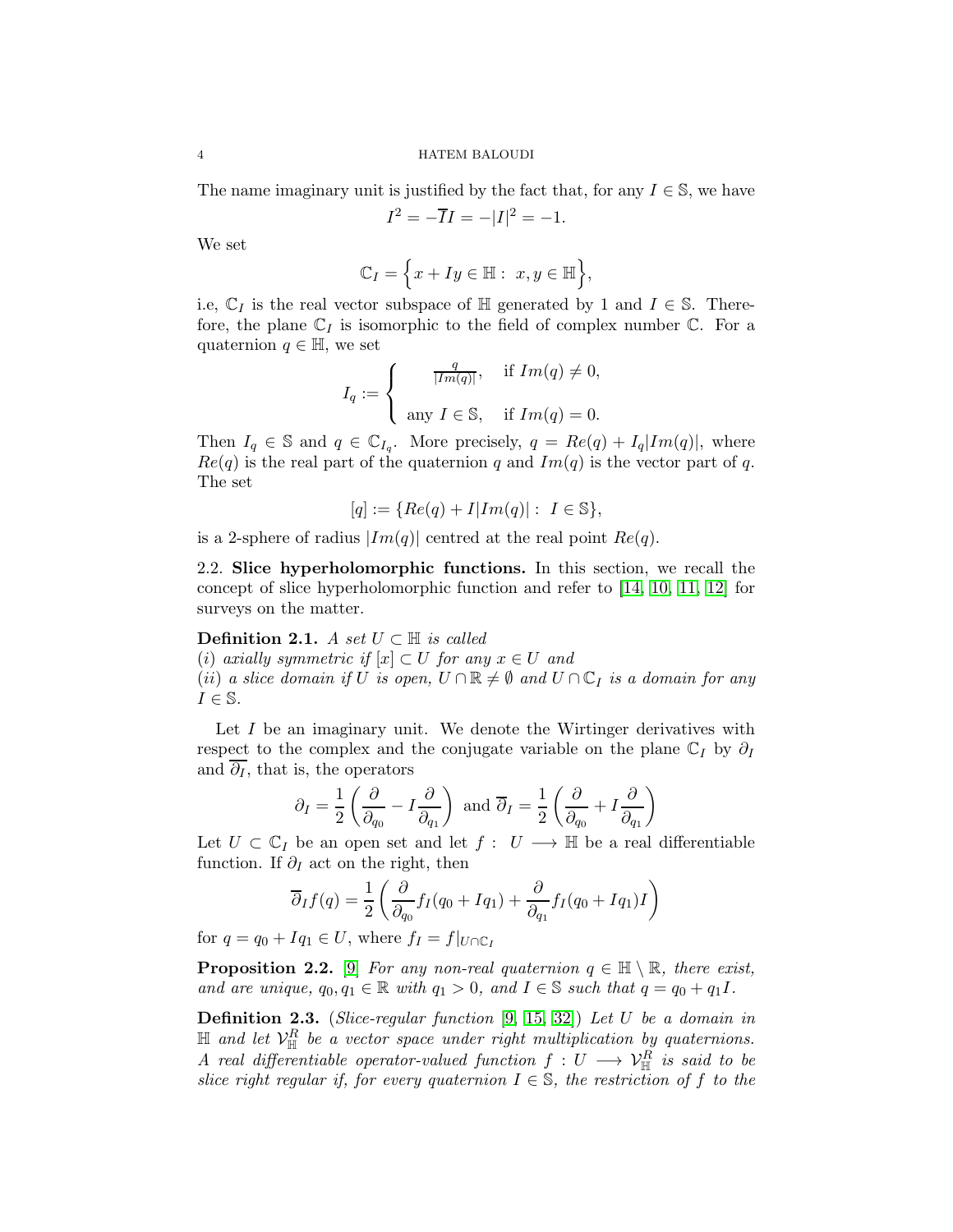complex plane  $\mathbb{C}_I = \mathbb{R} + I\mathbb{R}$  passing through the origin, and containing 1 and I, has continuous partial derivatives (with respect to  $q_0$  and  $q_1$ , every element in  $\mathbb{C}_I$  being uniquely expressible as  $q_0 + q_1 I$ ) and satisfies

$$
\overline{\partial} f(q_0 + q_1 I) = 0
$$

<span id="page-4-0"></span>where  $f_I = f|_{U \cap \mathbb{C}_I}$ .

2.3. Quaternionic two-sided Banach algebra. We recall the notion of quaternionic two-sided Banach algebra and refer to [\[16,](#page-20-21) [17,](#page-20-14) [33\]](#page-21-2) for surveys on the matter. Let  $V$  be a quaternionic two-sided vector space. We say that  $V$  is a (associative) quaternionic two-sided Banach algebra if it is endowed with an associative product  $V \times V \longrightarrow V : (x, y) \longmapsto xy$  such that

(1)  $x(y + z) = xy + xz \,\forall x, y, z \in \mathcal{V}$ , (2)  $(x + y)z = xz + yz \,\forall x, y, z \in \mathcal{V}$ , (3)  $q(xy) = (qx)y \forall x, y \in V, \forall q \in \mathbb{H}$ (4)  $(xy)q = x(yq) \forall x, y \in V, \forall q \in \mathbb{H}$ 

We say that  $V$  is a normed two-sided algebra provide V is endowed with an  $\mathbb{H}-norm$  such that  $||xy|| \leq ||x|| ||y||$  for every  $x, y \in V$ . If  $V$  is complete we say that  $V$  is a quaternionic two-sided Banach algebra. If in addition  $V$  is non-trivial and  $||1_V|| = 1$ , then V is called a quaternionic two-sided Banach algebra with unit.

A map  $A: V \longrightarrow W$  between quaternionic two-sided Banach algebras with unity is called homomorphism if

(1)  $\mathcal{A}(u + v) = \mathcal{A}(u) + \mathcal{A}(v)$  and  $\mathcal{A}(uv) = \mathcal{A}(u)\mathcal{A}(v)$ , (2)  $\mathcal{A}(qu) = q\mathcal{A}(u)$  and  $\mathcal{A}(uq) = \mathcal{A}(u)q$ , (3)  $\mathcal{A}(1_{\mathcal{V}})=1_{\mathcal{W}}$ 

for every  $u, v \in V$  and  $q \in \mathbb{H}$ . A mapping  $v \longrightarrow v^*$   $(v \in V)$  is called involution if it possesses the following properties:

- (1)  $(u + v)^* = u^* + v^*$ ,  $(2) (uv)^* = v^*u^*,$ (3)  $(u^*)^* = u,$
- (4)  $(puq)^* = \overline{q}u^*\overline{p},$

for every  $u, v \in V$  and  $p, q \in \mathbb{H}$ . Finally, a quaternionic two-sided Banach algebra is called a quaternionic two-sided  $C^*$ -algebra if  $||u^*u|| = ||u||^2$  for all  $u \in \mathcal{V}$ 

### Remark 2.4. [\[17,](#page-20-14) Remark.3.3]

1) The concept of real two-sided Banach unital algebra is equivalent to the usual one of real Banach unital algebras.

2) Let  $I \in \mathbb{S}$ . The concept of complex Banach unital algebras is equivalent to the notion of two-sided  $\mathbb{C}_I-\text{Banach}$  unital algebras V having the following property

$$
su = us \; for \; every \; u \in \mathcal{V} \; and \; s \in \mathbb{C}_I.
$$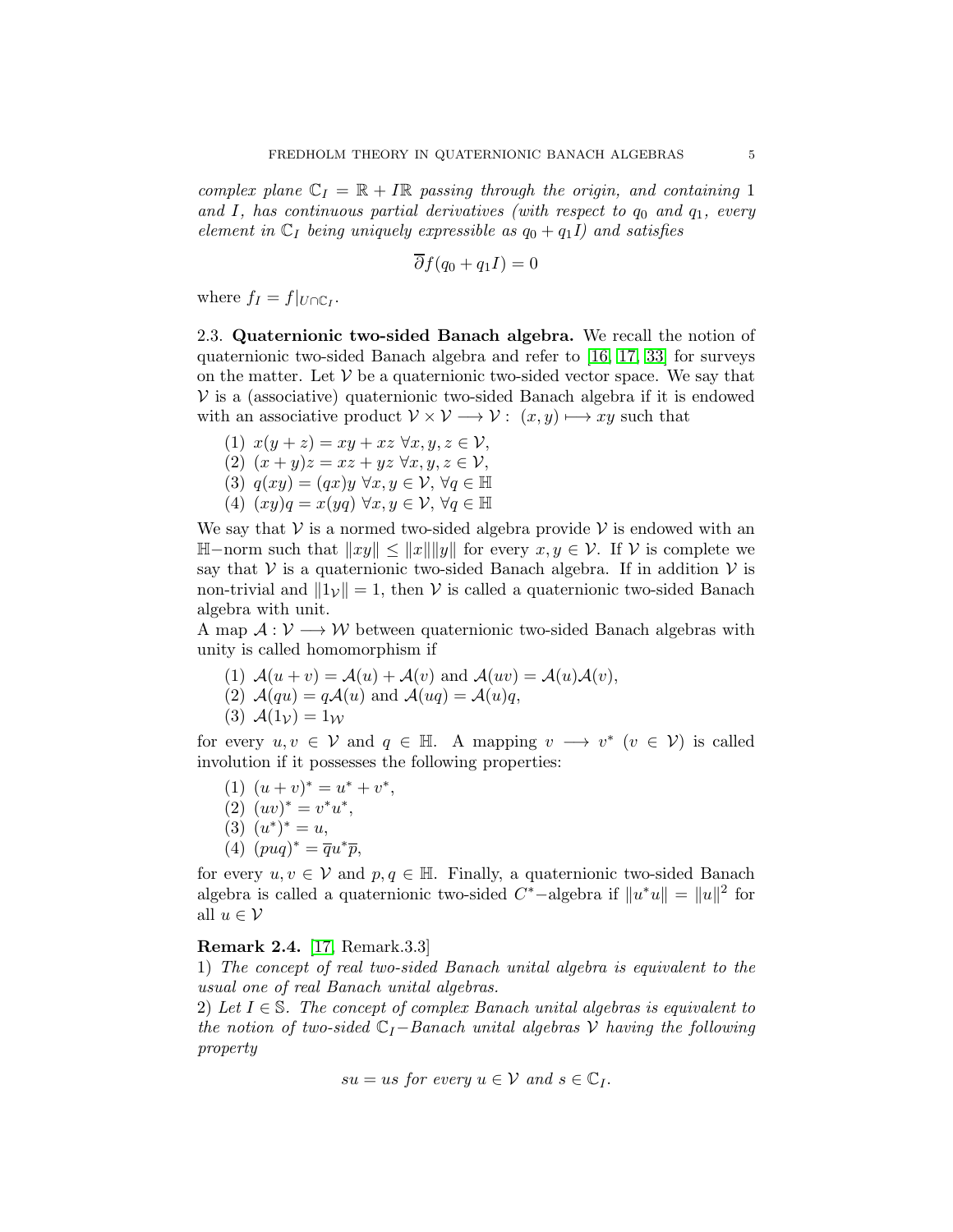#### 6 HATEM BALOUDI

Let  $A: V \longrightarrow W$  be a homomorphism of Banach algebra, where V and W are two quaternionic two-sided Banach algebra with unit  $1 \neq 0$ . We use  $\mathcal{V}^{-1}$  and  $\mathcal{W}^{-1}$  for the groups of invertible elements in  $\mathcal{V}$  and  $\mathcal{W}$ , it follows that  $\mathcal{A}(\mathcal{V}^{-1}) \subset \mathcal{W}^{-1}$ . It is easy to see that  $\mathcal{V}^{-1}$  is an open set. We consider the following definition of Fredholm element relative to the homomorphism A. For the classical definition in complexe case we refer to [\[6,](#page-20-7) [19,](#page-20-3) [23\]](#page-20-22).

- **Definition 2.5.** (1) An element  $v \in V$  is called a Fredholm element relative to the homomorphism  $\mathcal{A}, \text{ if } \mathcal{A}(v) \subset \mathcal{W}^{-1}.$ 
	- (2) An element  $v \in V$  is called a Weyl element relative to A, if  $v \in V$  $\mathcal{V}^{-1}+\mathcal{A}^{-1}(0),$  the sum of an invertible element and one whose image is zero.

We denote the set of Fredholm elements relative to the homomorphism  $A$ buy  $\Phi_{\mathcal{A}}$ . Let  $\Phi_{\mathcal{A}}^{0}$  the set of Weyl elements relative to  $\mathcal{A}$ .

**Remark 2.6.** (1) If A is continuous, then  $\Phi_A$  is an open set in V. Indeed,  $\Phi_{\mathcal{A}} = \mathcal{A}^{-1}(\mathcal{W}^{-1})$ , where  $\mathcal{W}^{-1}$  is an open set in W.

(2) It is clear that

$$
\mathcal{V}^{-1} \subset \Phi_{\mathcal{A}} \subset \Phi_{\mathcal{A}}^0.
$$

- (3) Since A is a homomorphism, then  $A(xy) = A(x)A(y)$ , thus, for all  $x, y \in \Phi_{\mathcal{A}}$  the product  $xy \in \Phi_{\mathcal{A}}$ .
- (4) If  $ab \in \Phi_{\mathcal{A}}$  and  $ba \in \Phi_{\mathcal{A}}$ , then  $a \in \Phi_a$  and  $b \in \Phi_{\mathcal{A}}$ . Indeed, let  $i, j \in W$  such that  $iA(ab) = A(ba)j = 1$ . Then  $iA(a) =$  $iA(a)A(b)A(a)j = A(a)j.$

<span id="page-5-0"></span>2.4. S-spectrum. Colombo et all in [\[11\]](#page-20-19) introduced the concept of S-spectrum of a bounded quaternionic operator. This notion is related to the Cauchy kernel series in the quaternionic setting. In this subsection, we introduce the general framework of the S-spectrum of an element in a quaternionic Banach algebra.

**Definition 2.7.** Let  $v \in V$  and  $q \in H$ . The left Cauchy kernel series is given by

$$
\sum_{n\in\mathbb{N}}v^nq^{-1-n}
$$

for  $||v|| < |q|$ .

By repeating the same proof of [\[8,](#page-20-11) Theorem 4.2] we have: If  $v-\overline{q}1_v \in \mathcal{V}^{-1}$ , then

$$
-(v - \overline{q}1v)^{-1}(v^2 - 2Re(q)v + |q|^21v)
$$

is the inverse of  $\sum_{n\in\mathbb{N}} v^n q^{-1-n}$ . Moreover, we have

$$
\sum_{n \in \mathbb{N}} v^n q^{-1-n} = -(v^2 - 2Re(q)v + |q|^2 1_v)^{-1} (v - \overline{q} 1_v).
$$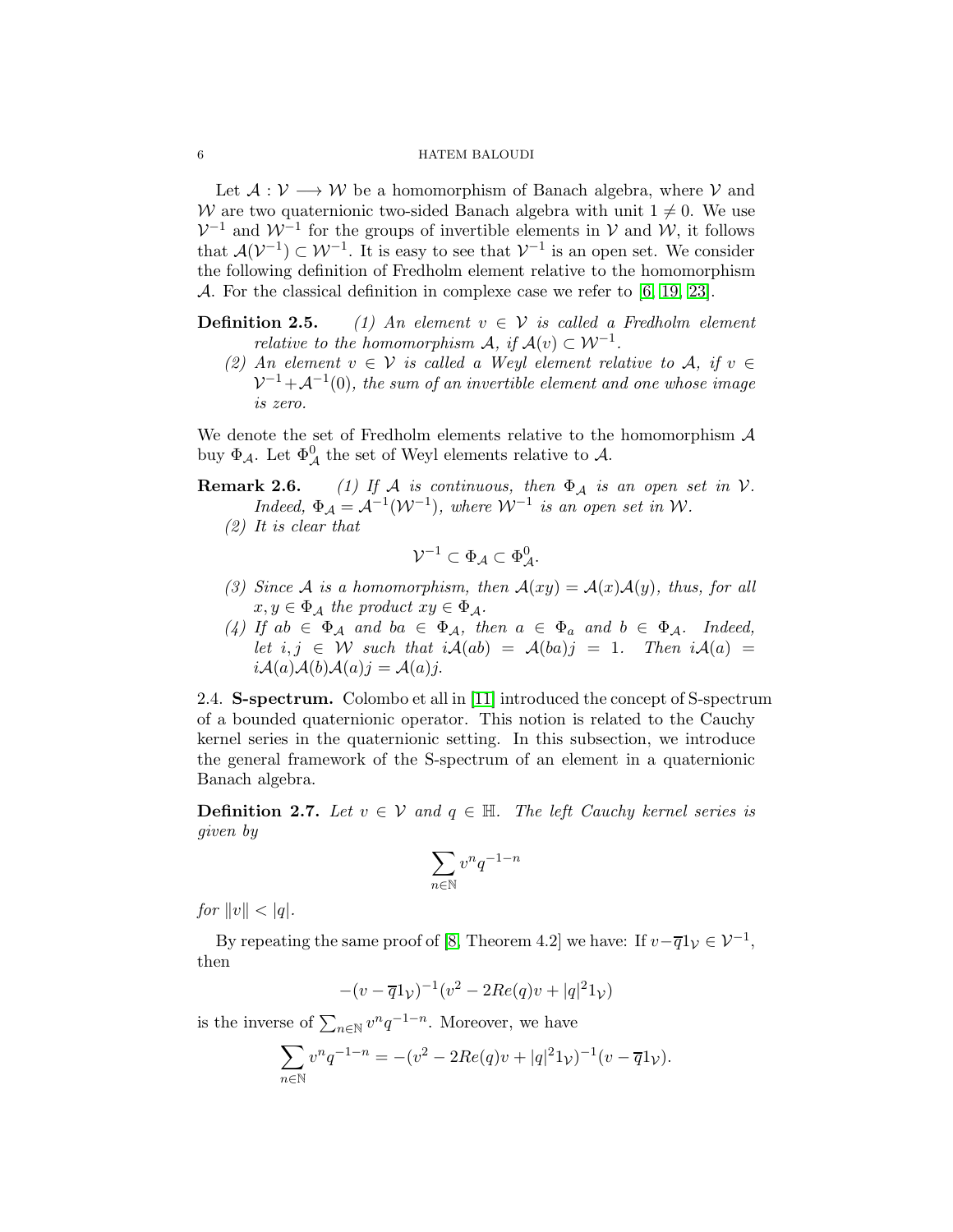Therefore, it is natural to define the S-spectrum:

$$
\sigma_S(v) = \{q \in \mathbb{H} : v^2 - 2Re(q)v + |q|^2 1_V \notin \mathcal{V}^{-1}\}.
$$

**Definition 2.8.** Let  $v \in V$ . For  $q \in \mathbb{H} \setminus \sigma_S(v)$ , we define the left S-resolvent as

$$
S_L^{-1}(q, v) := -(v^2 - 2Re(q)v + |q|^2 1v)^{-1}(v - \overline{q}1v)
$$

**Remark 2.9.** Let  $v \in V$  and  $q \in \mathbb{H} \setminus \sigma_S(v)$ .

(1) If  $qv = vq$ , then the left S-resolvent coincide with the classical resolvent; i.e,

$$
S_L^{-1}(q,v)=(v-q1_{\mathcal{V}})^{-1}
$$

(2) In analogy to [\[2,](#page-20-23) Proposition 6.1.27],  $S_L^{-1}(q, v)$  is a  $\mathcal{V}-v$  and right slice regular function of the variable  $q \in \mathbb{H} \setminus \sigma_S(v)$ , that is,  $\overline{\partial} S_L^{-1}(q_0 +$  $Iq_1, v$  = 0 for all  $I \in \mathbb{S}$ .

**Example 2.10.** We note that the set of matrices of type  $n \times n$  with quaternion entries is quaternionic two-sided Banach algebra with the usual addition of matrices, the standard product of matrices, the left and the right multiplication  $Aq = (a_{i,j}q)$  and  $qA = (qa_{i,j})$ .

(1) [\[8,](#page-20-11) Example 4.15, 1)] Consider the following  $2\times 2$  quaternionic matrix

$$
A = \left( \begin{array}{cc} i & 0 \\ 0 & j \end{array} \right).
$$

Then,

$$
A^{2} - 2Re(s)A + |s|^{2}1_{M_{2}(\mathbb{H})} = \begin{pmatrix} -1 - 2iRe(s) + |s|^{2} & 0\\ 0 & -1 - 2jRe(s) + |s|^{2} \end{pmatrix}
$$

and therefore,  $\sigma_S(A) = \mathbb{S}$ .

(2) We now consider the following  $3 \times 3$  quaternionic matrix

$$
B = \left(\begin{array}{ccc} 0 & 0 & i \\ 0 & j & 0 \\ k & 0 & 0 \end{array}\right)
$$

Then  $s \in \sigma_S(B)$  if and only if

$$
\begin{pmatrix} -j + |s|^2 & 0 & -2Re(s)i \\ 0 & -1 - 2Re(s)j + |s|^2 & 0 \\ -2Re(s)k & 0 & j + |s|^2 \end{pmatrix} \begin{pmatrix} q_1 \\ q_2 \\ q_3 \end{pmatrix} = \begin{pmatrix} 0 \\ 0 \\ 0 \end{pmatrix}
$$

<span id="page-6-0"></span>for some  $q = (q_1, q_2, q_3) \in \mathbb{H}^3 \setminus \{0\}$ . We observe that  $q_1 = 0$  if and only if  $q_2 = 0$ , then we have

(1) 
$$
1 + 2Re(s)j - |s|^2 = 0
$$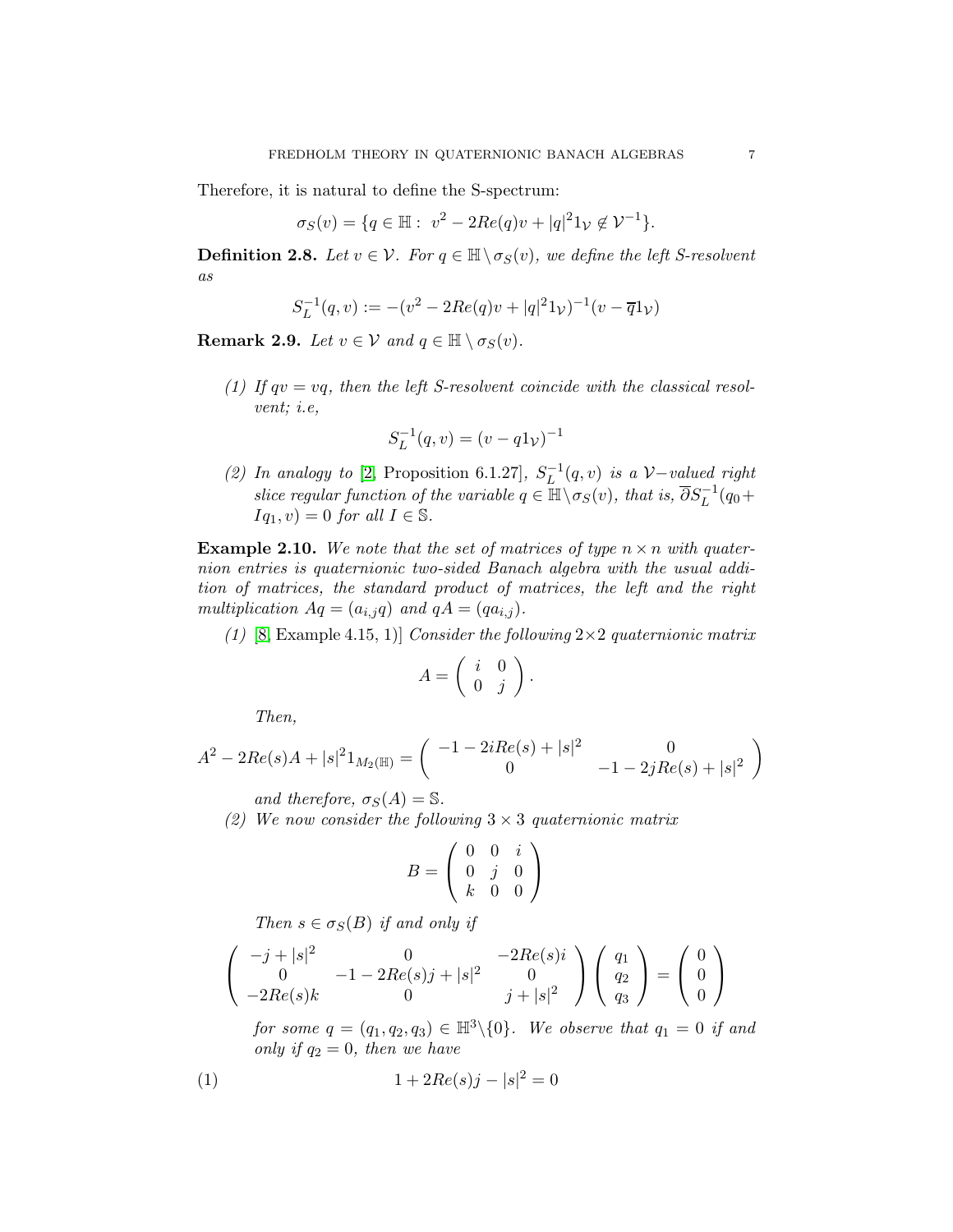or

$$
(S)\begin{cases} (-j+|s|^2)q_1 - 2Re(s)iq_3 = 0\\ -2Re(s)kq_1 + (j+|s|^2)q_3 = 0 \end{cases}
$$

The equation Eq.  $(1)$  gives

$$
1 + 2Re(s)j - |s|^2 = 0
$$
 if and only if  $s \in \mathbb{S}$ .

We now consider the system  $(S)$ : we have

$$
q_1 = 2Re(s)\frac{|s|^2 + j}{|s|^4 + 1}iq_3
$$

and replacing it in the second equation of  $(S)$  we get

$$
\frac{4Re^2(s)}{|s|^4+1}(1+j|s|^2) - (|s|^2+j) = 0
$$

which gives

$$
|s|=1 \ and \ Re(s) \in \{\pm \frac{\sqrt{2}}{2}\}.
$$

We conclude that

$$
\sigma_S(B) = \mathbb{S} \cup \left\{ q \in \mathbb{H} : \ |q| = 1 \ and \ Re(s) \in \{\pm \frac{\sqrt{2}}{2}\}\right\}.
$$

<span id="page-7-0"></span>Notation We denote by  $\mathbb N$  the non-negative integer. In particular,  $0 \in \mathbb N$ .

# 3. Fredholm S-spectrum

The Fredholm S-spectrum of  $v \in V$  relative to the homomorphism A, is given by

$$
\sigma_{\mathcal{S},\mathcal{A}}^{\Phi}(v) := \sigma_{\mathcal{S}}(\mathcal{A}(v)) = \{q \in \mathbb{H} : R_q(v) \notin \Phi_{\mathcal{A}}\}.
$$

We define the Weyl S-spectrum of  $v \in V$  relative to the homomorphism  $\mathcal A$ as

$$
\sigma_{\mathcal{S},\mathcal{A}}^{\Phi^0}(v) := \{ q \in \mathbb{H} : R_q(v) \notin \Phi_{\mathcal{A}}^0 \}.
$$

Remark 3.1. Let  $v \in \mathcal{V}$ .

- (1) If  $q \in \sigma_{\mathcal{S},\mathcal{A}}^{\Phi}(v)$  (resp.  $\sigma_{\mathcal{S},\mathcal{A}}^{\Phi^0}(v)$ ) then  $[q] \subset \sigma_{\mathcal{S},\mathcal{A}}^{\Phi}(v)$  (resp.  $\sigma_{\mathcal{S},\mathcal{A}}^{\Phi^0}(v)$ ). Therefore,  $\sigma_{S,A}^{\Phi}(v)$  and  $\sigma_{S,A}^{\Phi^0}(v)$  are axially symmetric.
- (2) In general, we have the following inclusion

$$
\sigma_{S,\mathcal A}^{\Phi}(v) \subset \sigma_{S,\mathcal A}^{\Phi^0}(v) \subset \sigma_S(v).
$$

**Definition 3.2.** An element  $p \in V$  is called Fredholm perturbation if  $p + t \in$  $\Phi_{\mathcal{A}}$  for all  $t \in \Phi_{\mathcal{A}}$ . We denote this set by  $Pr(\Phi_{\mathcal{A}})$ .

**Lemma 3.3.**  $Pr(\Phi_A)$  is closed two-sided ideal of A.

Proof. The proof is the same as the proof in a complex Banach space, see[\[7,](#page-20-2)]  $6$ ].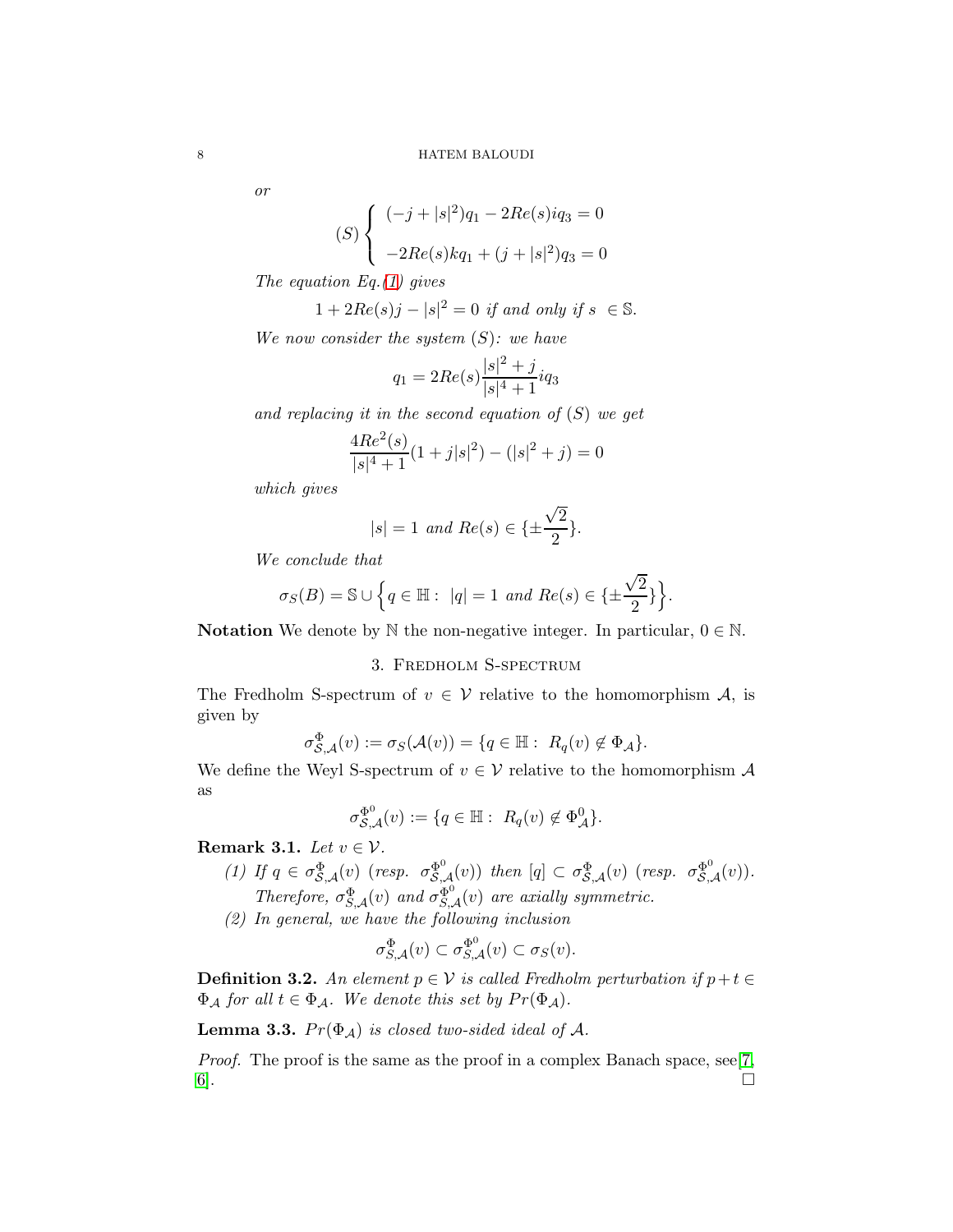**Remark 3.4.** Let  $A: V \longrightarrow W$  be a homomorphism of Banach algebra.

(1) If  $p \in Pr(\Phi_{\mathcal{A}})$ , then

$$
\sigma_{\mathcal{S},\mathcal{A}}^{\Phi}(p)\backslash\{0\}=\emptyset.
$$

Indeed, let  $q \in \mathbb{H}^*$ , then  $|q|^2 \mathbb{1}_{\mathcal{V}} \in \Phi_{\mathcal{A}}$ . Since  $Pr(\Phi_{\mathcal{A}})$  is closed twosided ideal of  $V$ , then  $R_q(p) \in \Phi_A$ .

- (2) If  $p \in Pr(\Phi_{\mathcal{A}})$ , then  $p \notin \mathcal{V}^{-1}$ . Indeed,  $1_{\mathcal{V}} \notin Pr(\Phi_{\mathcal{A}})$ .
- (3) In general, we have the following inclusion

$$
\mathcal{A}^{-1}(0) \subset Pr(\Phi_{\mathcal{A}}).
$$

(4) Let  $v \in V$  and  $q \in \mathbb{H}$  with  $|q| > ||\mathcal{A}(v)||$ . Then

$$
v^2 - 2Re(q)v + |q|^2 1v \in \Phi_{\mathcal{A}}.
$$

Indeed, for each  $n \in \mathbb{N}$ , set

$$
a_n = |q|^{-2n-2} \sum_{h=0}^n q^h \overline{q}^{n-h}.
$$

According to the proof of [\[17,](#page-20-14) Theorem 4.3(a)],  $a_0 = |q|^{-2}$ ,  $-2Re(q)a_0 +$  $|q|^2 a_1 = 0$  and  $a_{n-2} - 2Re(q)a_{n-1} + |q|^2 a_n = 0$  for every  $n > 1$ . Moreover, we have

$$
\sum_{n=0}^{\infty} ||\mathcal{A}(v^n)|| |a_n| \leq \sum_{n=0}^{\infty} ||\mathcal{A}(v)||^n (n+1) |q|^{-n-2}.
$$

Hence,  $\sum_{n\in\mathbb{N}}\mathcal{A}(v^n)$  converge absolutely. In this way, we have

$$
\mathcal{A}(R_q(v))(\sum_{n\in\mathbb{N}}\mathcal{A}(v^n)a_n)=(\sum_{n\in\mathbb{N}}\mathcal{A}(v^n)a_n)\mathcal{A}(R_q(v))=1_{\mathcal{W}}.
$$

We first prove the following result:

<span id="page-8-0"></span>**Theorem 3.5.** Let  $A: V \longrightarrow W$  be a homomorphism of Banach algebra, where  $V$  and  $W$  are two quaternionic two-sided Banach algebra with unit  $1 \neq 0$ . Take  $a, b \in \mathcal{V}$ .

1) If  $ab \in Pr(\Phi_{\mathcal{A}})$  and  $ba \in Pr(\Phi_{\mathcal{A}})$ , then

<span id="page-8-1"></span>(2) 
$$
\sigma_{\mathcal{S},\mathcal{A}}^{\Phi}(a+b)\backslash\{0\} = \left[\sigma_{\mathcal{S},\mathcal{A}}^{\Phi}(a)\cup\sigma_{\mathcal{S},\mathcal{A}}^{\Phi}(b)\right]\backslash\{0\}.
$$

2) If  $ab \in \mathcal{A}^{-1}(0)$  and  $ba \in \mathcal{A}^{-1}(0)$ , then

<span id="page-8-2"></span>(3) 
$$
\sigma_{\mathcal{S},\mathcal{A}}^{\Phi^0}(a+b)\backslash\{0\} \subset \left[\sigma_{\mathcal{S},\mathcal{A}}^{\Phi^0}(a)\cup\sigma_{\mathcal{S},\mathcal{A}}^{\Phi^0}(b)\right]\backslash\{0\}.
$$

If, further,  $\sigma_{\mathcal{S},\mathcal{A}}^{\Phi^0}(a) = \sigma_{\mathcal{S},\mathcal{A}}^{\Phi}(a)$ , then

(4) 
$$
\sigma_{\mathcal{S},\mathcal{A}}^{\Phi^0}(a+b)\backslash\{0\} = \left[\sigma_{\mathcal{S},\mathcal{A}}^{\Phi^0}(a)\cup\sigma_{\mathcal{S},\mathcal{A}}^{\Phi^0}(b)\right]\backslash\{0\}.
$$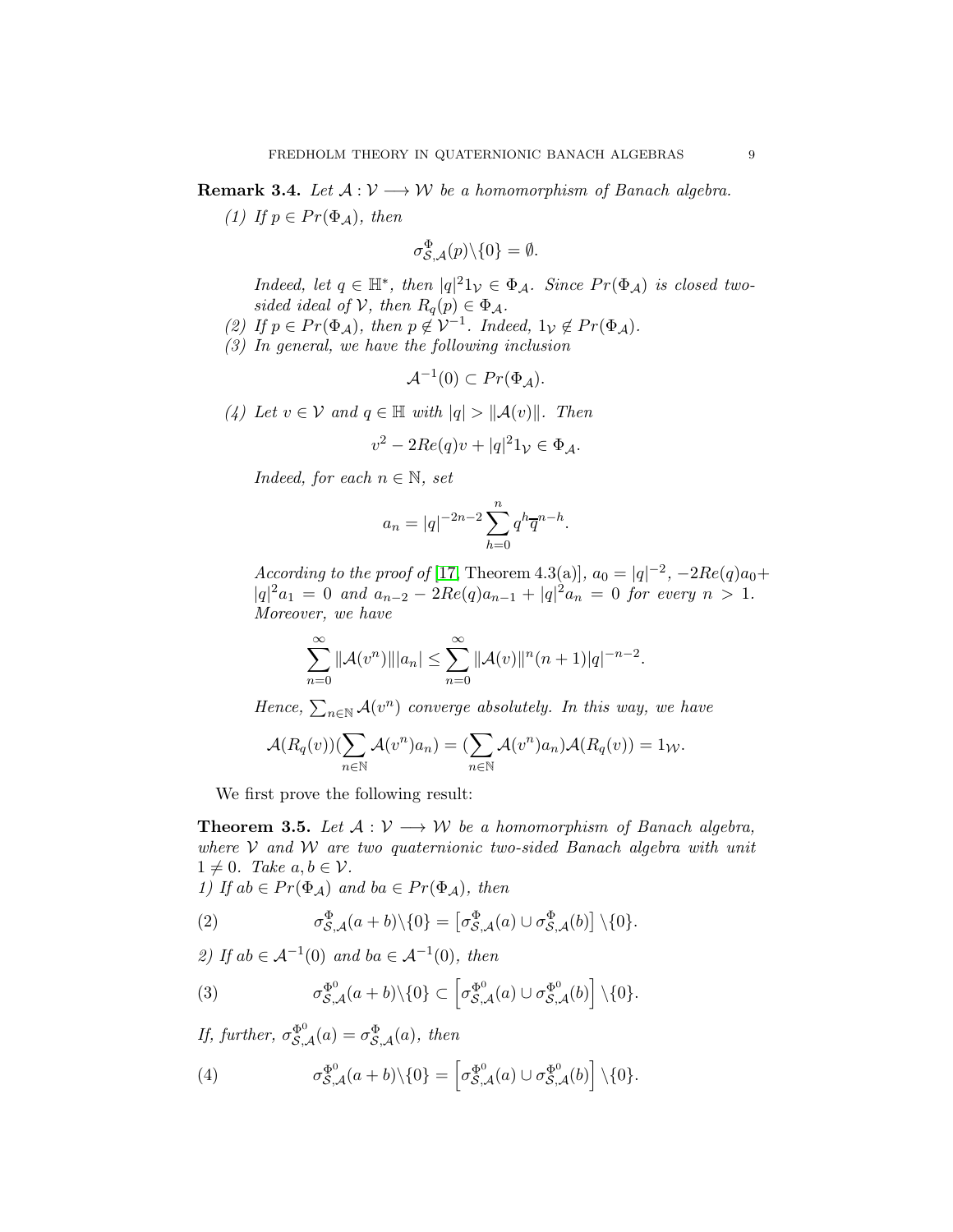*Proof.* For  $q \in \mathbb{H}^*$ , we can write

<span id="page-9-2"></span>(5) 
$$
\frac{R_q(b)R_q(a)}{|q|^2} = R_q(a+b) - ab - ba + \frac{b^2a^2 - 2Re(q)(b^2a + ba^2 - 2Re(q)ba)}{|q|^2}
$$
 and

 $(6)$ 

<span id="page-9-0"></span>
$$
\frac{R_q(a)R_q(b)}{|q|^2} = R_q(a+b) - ab - ba + \frac{a^2b^2 - 2Re(q)(a^2b + ab^2 - 2Re(q)ab)}{|q|^2}
$$

.

Let  $q \notin \sigma_{\mathcal{S},\mathcal{A}}^{\Phi}(a) \cup \sigma_{\mathcal{S},\mathcal{A}}^{\Phi}(b) \cup \{0\}$ , then

$$
R_q(a) \in \Phi_{\mathcal{A}}
$$
 and  $R_q(b) \in \Phi_{\mathcal{A}}$ .

Using Remark 2.6 (3), we obtain  $R_q(a)R_q(b) \in \Phi_{\mathcal{A}}$ . Since ab and ba are two Fredholm perturbation, we can apply Eq. [\(6\)](#page-9-0), we infer that

$$
|q|^2 R_q(a+b) \in \Phi_{\mathcal{A}}.
$$

Also, since  $q \neq 0$ , then  $R_q(a + b) \in \Phi_{\mathcal{A}}$ . Therefore,

(7) 
$$
\sigma_{\mathcal{S},\mathcal{A}}^{\Phi}(a+b)\backslash\{0\} \subset \left[\sigma_{\mathcal{S},\mathcal{A}}^{\Phi}(a)\cup\sigma_{\mathcal{S},\mathcal{A}}^{\Phi}(b)\right]\backslash\{0\}.
$$

To prove the inverse inclusion of Eq. [\(7\)](#page-9-1). Suppose that  $q \notin \sigma_{\mathcal{S},\mathcal{A}}^{\Phi}(a+b) \cup \{0\},\$ then  $R_q(a + b) \in \Phi_{\mathcal{A}}$ . Since  $ab \in Pr(\Phi_{\mathcal{A}})$  and  $ba \in Pr(\Phi_{\mathcal{A}})$ , then by Eqs.  $(5)$  and  $(6)$ , we have

<span id="page-9-1"></span>
$$
R_q(a)R_q(b) \in \Phi_{\mathcal{A}}
$$
 and  $R_q(b)R_q(a) \in \Phi_{\mathcal{A}}$ .

Again, using Remark 2.6 (4), we have  $R_q(a) \in \Phi_{\mathcal{A}}$  and  $R_q(b) \in \Phi_{\mathcal{A}}$ . Hence  $q \notin \sigma_{\mathcal{S},\mathcal{A}}^{\Phi}(a) \cup \sigma_{\mathcal{S},\mathcal{A}}^{\Phi}(b)$ . This proves that Eq. [\(2\)](#page-8-1).

The proof of [\(3\)](#page-8-2) may be cheked in the same way as the proof of [\(2\)](#page-8-1). To prove the inverse inclusion of [\(3\)](#page-8-2). Let  $q \notin \sigma_{\mathcal{S},\mathcal{A}}^{\Phi^0}(a+b) \cup \{0\}$ . Since  $ab$  and ba are in  $\mathcal{A}^{-1}(0)$ , then by Eq. [\(5\)](#page-9-2), we have

$$
R_q(a)R_q(b) = v_0 + c_0
$$

for some  $v_0 \in \mathcal{V}^{-1}$  and  $c_0 \in \mathcal{A}^{-1}(0)$ . Also, since  $\sigma_{\mathcal{S},\mathcal{A}}^{\Phi^0}(a) = \sigma_{\mathcal{S},\mathcal{A}}^{\Phi}(a)$ , then there exists  $v_1 \in \mathcal{V}^{-1}$  and  $c_1 \in \mathcal{A}^{-1}(0)$  such that

$$
R_q(b) = v_1(c_1 R_q(b) + v_0 + c_0).
$$

In this way, we see that  $R_q(a)$  and  $R_q(b)$  are in  $\Phi_{\mathcal{A}}^0$ . This proof is complete.  $\Box$ 

<span id="page-9-3"></span>**Theorem 3.6.** Let  $a \in \mathcal{V}^{-1}$ . Then

$$
\sigma_{\mathcal{S},\mathcal{A}}^{\Phi}(a^{-1}) = \left\{ \frac{\overline{q}}{|q|^2} : q \in \sigma_{\mathcal{S},\mathcal{A}}^{\Phi}(a) \right\}
$$

and

$$
\sigma_{\mathcal{S},\mathcal{A}}^{\Phi^0}(a^{-1}) = \left\{ \frac{\overline{q}}{|q|^2} : q \in \sigma_{\mathcal{S},\mathcal{A}}^{\Phi^0}(a) \right\}.
$$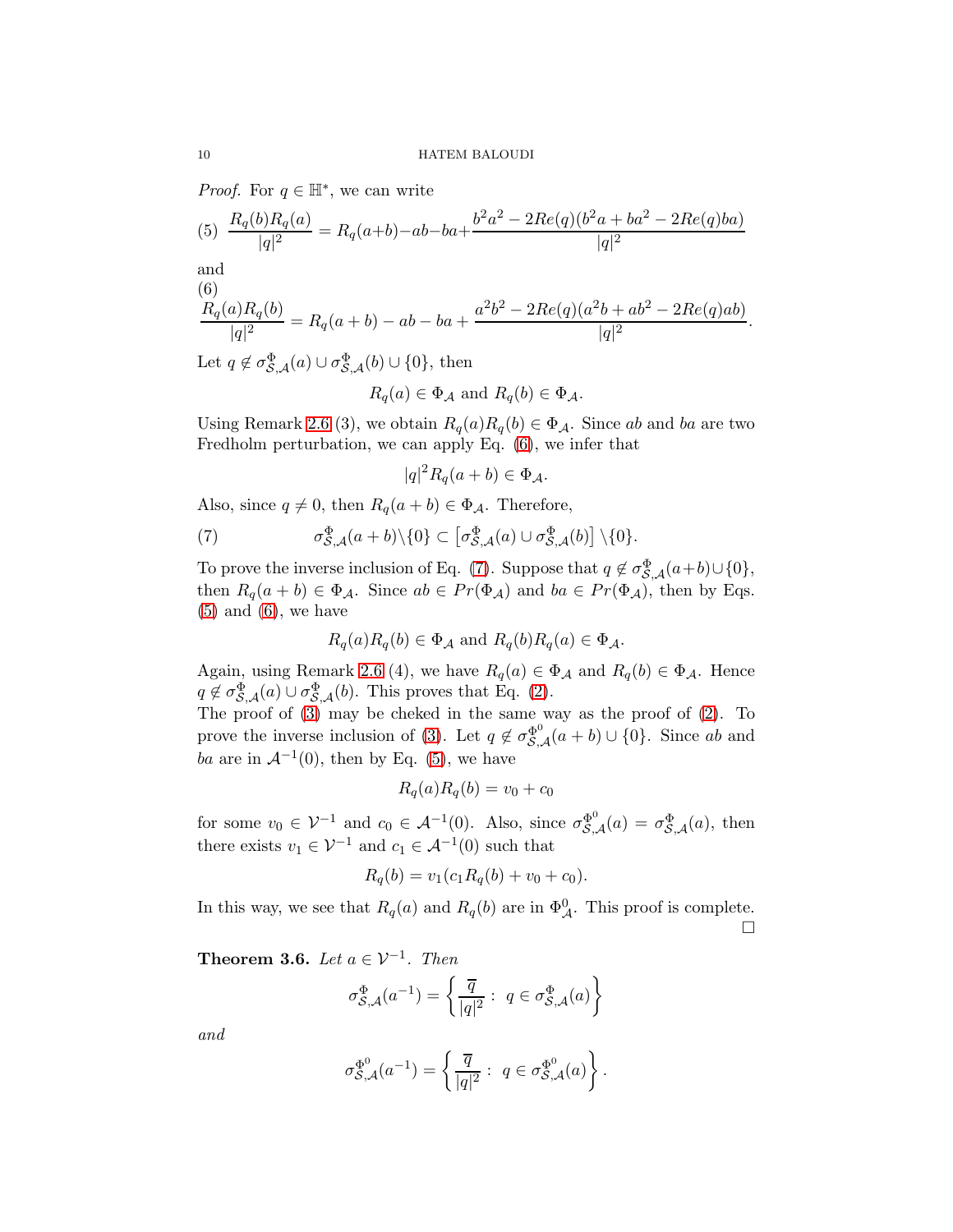*Proof.* We can write for  $q \in \mathbb{H}\backslash\{0\}$ 

$$
\frac{R_q(a)}{|q|^2} = \left(a^{-2} - \frac{2Re(q)}{|q|^2}a^{-1} + \frac{1}{|q|^2}\right)a^2
$$

$$
= a^2 \left(a^{-2} - \frac{2Re(q)}{|q|^2}a^{-1} + \frac{1}{|q|^2}\right)
$$

because V is two-sided Banach algebra. This shows that  $R_q(a) \in \Phi_{\mathcal{A}}$  if and only if  $(a^{-2} - \frac{2Re(q)}{|q|^2})$  $\frac{Re(q)}{|q|^2}a^{-1} + \frac{1}{|q|^2}a^2 \in \Phi_{\mathcal{A}}$ . Since  $a^2 \in \mathcal{V}^{-1}$ , then

$$
q \in \sigma_{\mathcal{S},\mathcal{A}}^{\Phi}(a)
$$
 if and only if  $\frac{\overline{q}}{|q|^2} \in \sigma_{\mathcal{S},\mathcal{A}}^{\Phi}(a^{-1}).$ 

Similary, we have that  $R_q(a) \in \Phi^0_{\mathcal{A}}$  if and only if  $R_{\frac{\overline{q}}{|q|^2}} \in \Phi^0_{\mathcal{A}}$ .

Corollary 3.7. Let  $a, b \in \mathcal{V}^{-1}$ .

<span id="page-10-1"></span>(1) If 
$$
a^{-1} - b^{-1} \in \Phi_{\mathcal{A}}
$$
, then  
\n
$$
\sigma_{\mathcal{S},\mathcal{A}}^{\Phi}(a) = \sigma_{\mathcal{S},\mathcal{A}}^{\Phi}(b).
$$
\n(2) If  $a^{-1} - b^{-1} \in \mathcal{A}^{-1}(0)$ , then  
\n
$$
\sigma_{\mathcal{S},\mathcal{A}}^{\Phi^0}(a) = \sigma_{\mathcal{S},\mathcal{A}}^{\Phi^0}(b).
$$

*Proof.* Since  $a^{-1} - b^{-1} \in \Phi_{\mathcal{A}}$ , then  $\sigma_{\mathcal{S},\mathcal{A}}^{\Phi}(a^{-1}) = \sigma_{\mathcal{S},\mathcal{A}}^{\Phi}(b^{-1})$ . Applying Theo-rem [3.6,](#page-9-3) we obtain  $\sigma_{\mathcal{S},\mathcal{A}}^{\Phi}(a) = \sigma_{\mathcal{S},\mathcal{A}}^{\Phi}(b)$ .

**Theorem 3.8.** Let  $A: V \longrightarrow W$  be a bounded below homomorphism and  $a \in \mathcal{V}$ . Then,

 $\partial \sigma_S(a) \subset \partial \sigma_{S,A}^{\Phi}(a).$ 

*Proof.* Let  $q \in \partial \sigma_S(a)$ . Then  $q \notin int(\sigma_{S,A}^{\Phi}(a))$ . So, it suffices to prove that  $q \in \sigma_{S,A}^{\Phi}(a)$ . Suppose that  $R_q(a) \in \Phi_{A}$ . Then,

$$
(\mathcal{A}(a))^2 - 2Re(q)\mathcal{A}(a) + |q|^2 1_W \in \mathcal{W}^{-1}.
$$

Now, let  $(q_n)_n$  be a sequence in  $\mathbb{H}\setminus \sigma_S(a)$  such that  $q_n \longrightarrow q$ . So,

$$
(\mathcal{A}(a))^2 - 2Re(q_n)\mathcal{A}(a) + |q_n|^2 1_W \longrightarrow (\mathcal{A}(a))^2 - 2Re(q)\mathcal{A}(a) + |q|^2 1_W
$$

By the continuity of the map  $u \mapsto u^{-1}$ , we get

$$
R_{q_n}^{-1}(\mathcal{A}(a)) = \mathcal{A}(R_{q_n}^{-1}(a)) \longrightarrow R_q^{-1}(\mathcal{A}(a)).
$$

Therefore, the sequence  $\mathcal{A}(R_{q_n}(a)))_n$  is Cauchy in W. Since A is bounded below, then  $(R_{q_n}^{-1}(a))_n$  converges, say  $R_{q_n}^{-1}(a) \longrightarrow b \in \mathcal{V}$ . This show that

$$
bR_q(a) = R_q(a)b = 1v
$$

which contradicts the fact that  $q \in \sigma_S(a)$ .

<span id="page-10-0"></span>**Lemma 3.9.** Let  $(a_n)$  be a sequence elements of  $V^{-1}$  converging to a noninvertible element. Then  $\lim_{n} ||a_n^{-1}|| = +\infty$ .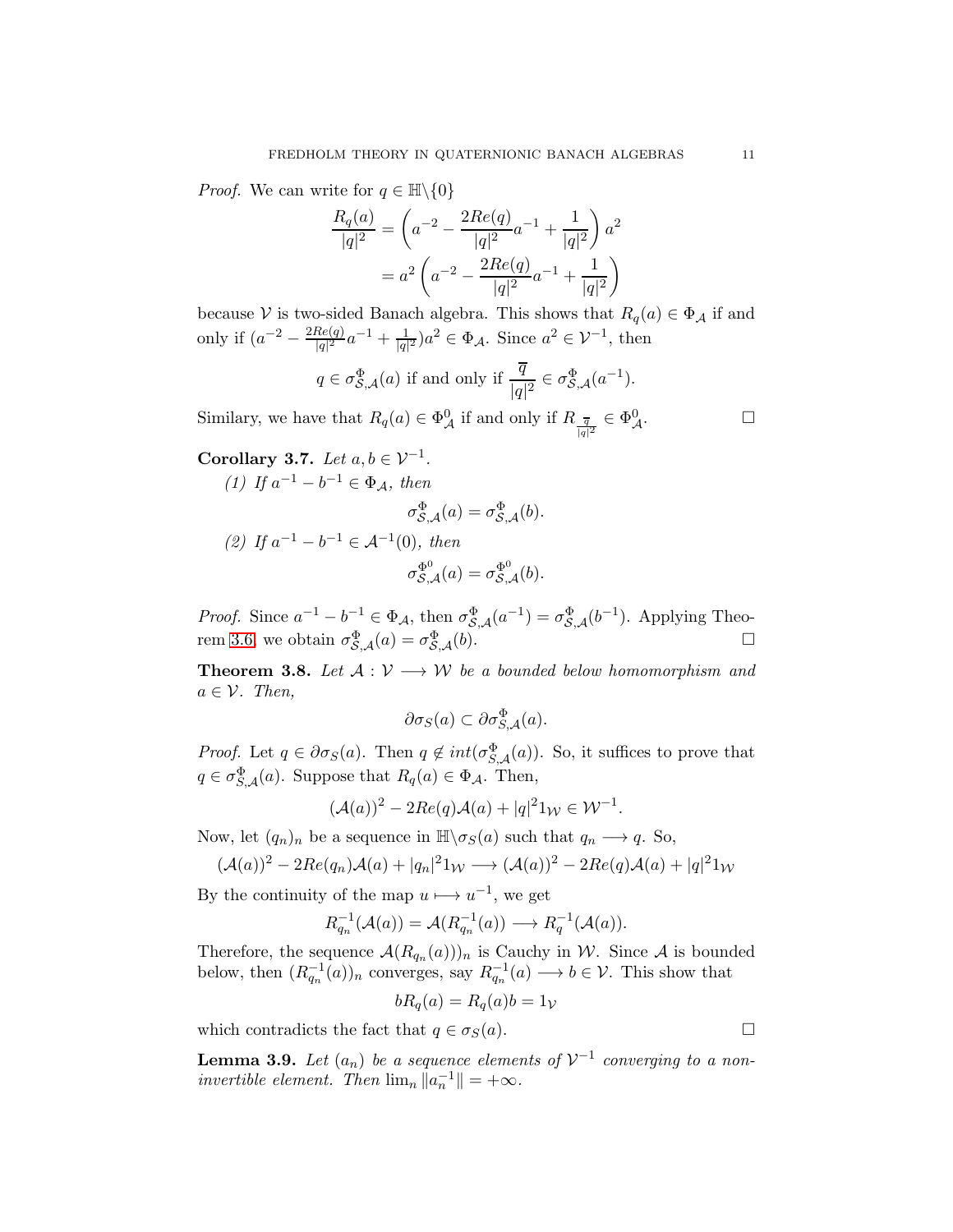### 12 HATEM BALOUDI

Proof. The proof is the same as the proof in a complex Banach algebra, see [\[3\]](#page-20-24).

**Theorem 3.10.** Let  $a \in \mathcal{A}$  and  $q \in \partial \sigma_S(a)$ . Then there exists a sequence  $(b_n)$  of elements of A such that  $||b_n|| = 1$  and

$$
\lim_{n} (a^{2} - 2Re(q)a + |q|^{2} 1_{\mathcal{V}}) b_{n} = \lim_{n} b_{n} (a^{2} - 2Re(q)a + |q|^{2} 1_{\mathcal{V}}) = 0.
$$

*Proof.* Let  $q \in \partial \sigma_S(a)$ . Then, there exists a sequence  $(q_n) \subset \mathbb{H} \setminus \sigma_S(a)$  of quaternion number converging to q. Take

$$
b_n := \frac{(a^2 - 2Re(q_n)a + |q_n|^2 1\nu)^{-1}}{\|(a^2 - 2Re(q_n)a + |q_n|^2 1\nu)^{-1}\|}.
$$

Then we have  $||b_n|| = 1$  and

$$
R_q(a)b_n = (a^2 - 2Re(q_n)a + |q_n|^2 1_{\mathcal{V}})b_n + (2Re(q_n - q)a + (|q^2| - |q_n|^2) 1_{\mathcal{V}})b_n.
$$

Consequently

$$
||R_q(a)b_n|| \le \frac{1}{||(a^2 - 2Re(q_n)a + |q_n|^2)^{-1}||} + ||a|| (2|Re(q_n - q))| + ||q|^2 - |q_n|^2|
$$

By Lemma [3.9,](#page-10-0) the result follow.

**Theorem 3.11.** Let  $A: V \longrightarrow W$  be a homomorphism of Banach algebra and let  $v_1, v_2 \in \mathcal{V}$ . Take

$$
\mathbb{H}_{p,0} := \{ q \in \mathbb{H}^* : Re(q) = 0 \}.
$$

Then,

$$
\sigma_{S,\mathcal{A}}^{\Phi}(v_1v_2)\backslash \mathbb{H}_{p,0} = \sigma_{S,\mathcal{A}}^{\Phi}(v_2v_1)\backslash \mathbb{H}_{p,0}.
$$

*Proof.* Let  $a, b \in W$  and  $q \notin \sigma_S(ab) \backslash \mathbb{H}_{p,0}$ . Then there exist  $c \in W$  such that

$$
(abab + |q|^2 1_W)c = c(abab + |q|^2 1_W) = 1_W.
$$

So, we have

$$
R_q(ba)(bcaba - 1W) = b(ab)2 caba - (ba)2 + |q|2bcaba - |q|21W
$$
  
= b(1<sub>W</sub> - |q|<sup>2</sup>c)aba - (ba)<sup>2</sup> + |q|<sup>2</sup>bcaba - |q|<sup>2</sup>1<sub>W</sub>  
= -|q|<sup>2</sup>1<sub>W</sub>

and

$$
(bcaba - 1W)Rq(ba) = bc(ab)2aba + |q|2bcaba - (ba)2 - |q|21A
$$
  
= -|q|<sup>2</sup>1<sub>W</sub>

Consequently,  $R_q(ba)$  is invertible in W. Now, let  $s = \mathcal{A}(v_1)$  and  $t = \mathcal{A}(v_2)$ , then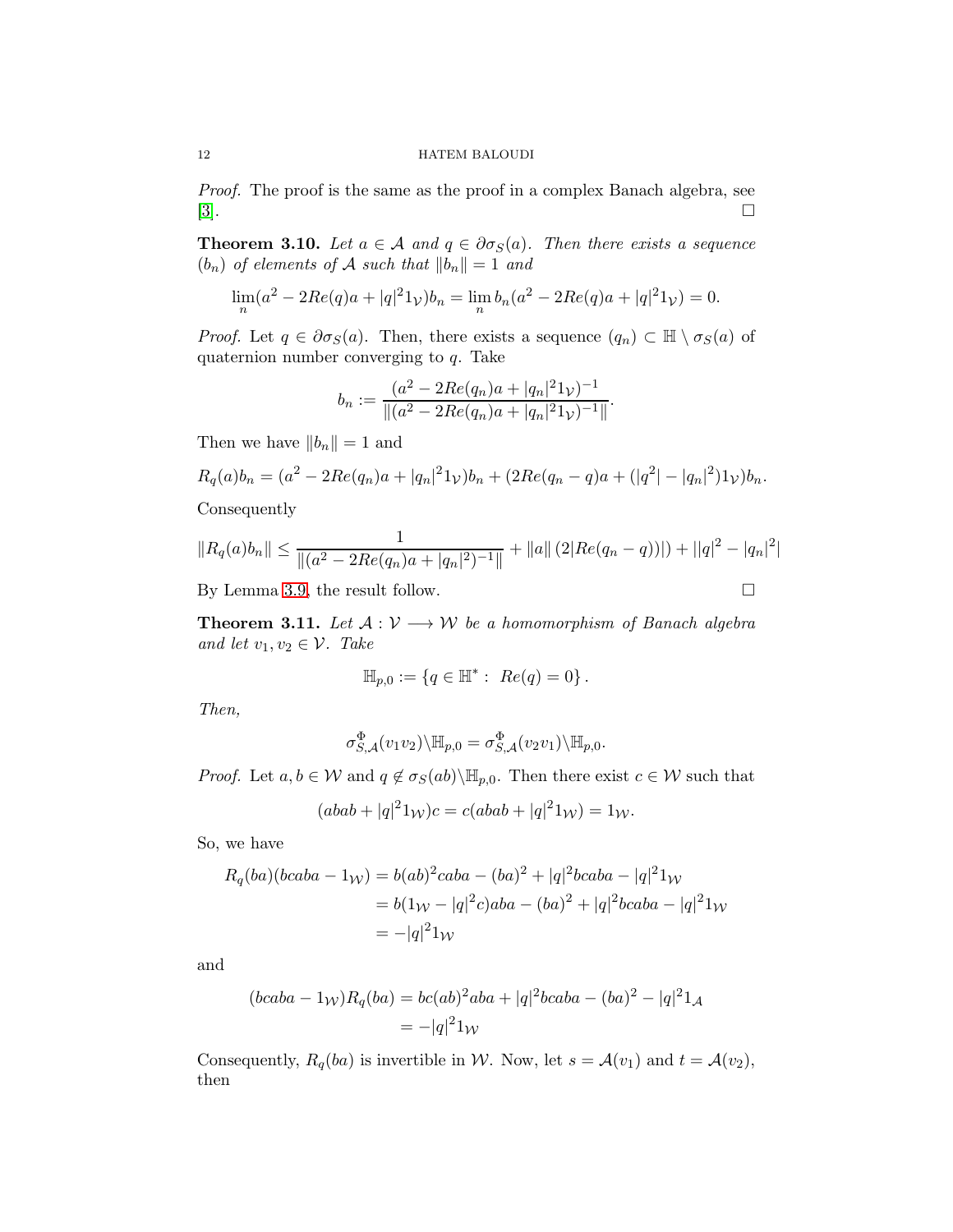$$
\sigma_{S,\mathcal{A}}^{\Phi}(v_1v_2)\backslash \mathbb{H}_{p,0} = \sigma_S^{\Phi}(\mathcal{A}(v_1v_2))\backslash \mathbb{H}_{p,0}
$$
  
=  $\sigma_S^{\Phi}(st)\backslash \mathbb{H}_{p,0}$   
=  $\sigma_S^{\Phi}(ts)\backslash \mathbb{H}_{p,0}$   
=  $\sigma_{S,\mathcal{A}}^{\Phi}(v_2v_1)\backslash \mathbb{H}_{p,0}$ .

 $\Box$ 

# 4. Boundary S-spectrum

<span id="page-12-0"></span>Let  $V$  be a quaternionic two-sided Banach algebra with unit. The boundary S-spectrum of  $v \in V$  is given by

$$
B_{S,\partial}(v) := \left\{ q \in \mathbb{H} : R_q(v) \in \partial(\mathcal{V} \backslash \mathcal{V}^{-1}) \right\}.
$$

**Proposition 4.1.** Let  $V$  be a quaternionic two-sided Banach algebra with unit. Then

$$
\partial \sigma_S(v) \subseteq B_{S,\partial}(v) \subseteq \sigma_S(v).
$$

*Proof.* Since  $V^{-1} \setminus V$  is closed,  $\partial(V\setminus V^{-1}) \subseteq V\setminus V^{-1}$ . So,  $B_{S,\partial}(v) \subseteq \sigma_S(v)$ . To prove  $\partial \sigma_S(v) \subseteq B_{S,\partial}(v)$ , let  $q \in \partial \sigma_S(v)$ . Then  $R_q(v) \in \mathcal{V}\backslash \mathcal{V}^{-1}$ . So, it suffice to prove that  $R_q(v) \notin int(V\backslash V^{-1})$ . Since  $q \notin int(\sigma_S(v))$ , then there exists a sequence  $(q_n)$  of elements of  $\rho_S(v)$  such that  $\lim_n q_n = q$ . This show that

$$
\lim_{n}(v^{2} - 2Re(q_{n})v + |q_{n}|) = R_{q}(v) \in \overline{\mathcal{V}^{-1}}
$$

and therefore,  $R_q(v) \notin int(\mathcal{V} \backslash \mathcal{V}^{-1})$ .  $\Box$ 

In general,  $\partial \sigma_S(v)$  is properly contained in  $B_{S,\partial}(v)$ , see Section [5.3.](#page-18-0)

<span id="page-12-1"></span>**Remark 4.2.** Let  $V$  be a quaternionic two-sided Banach algebra with unit.

- (1) It follows, immediately, from the previous proposition that, for every  $v \in V$ , the set  $B_{S,\partial}(v)$  is non-empty compact set.
- (2) If  $a \in V^{-1}$ , then  $B_{S,\partial}(v^{-1}) = (B_{S,\partial}(v))^{-1}$ . Indeed, we can write for  $q \neq 0,$

$$
R_q(v^{-1}) = |q|^2 R_{\frac{1}{q}}(v) v^{-2} = |q|^2 v^{-2} R_{\frac{1}{q}}(v)
$$

because  $V$  is two-sided Banach algebra. So, if  $q \in B_{S,\partial}(v^{-1})$ , then

$$
|q|^2 R_{\frac{1}{q}}(v)v^{-2} \in \partial(\mathcal{V}\backslash \mathcal{V}^{-1}).
$$

It follows from (2) that

$$
R_{\frac{1}{q}}(v) \in \partial(\mathcal{V} \backslash \mathcal{V}^{-1}).
$$

(3) Going over the same techniques of the proof of  $[24,$  Theorem 2.15], we obtain: if  $A: V \longrightarrow W$  is a continuous isomorphism then  $\mathcal{A}(\partial(\mathcal{V}\setminus\mathcal{V}^{-1}))=\partial(\mathcal{W}\setminus\mathcal{W}^{-1}).$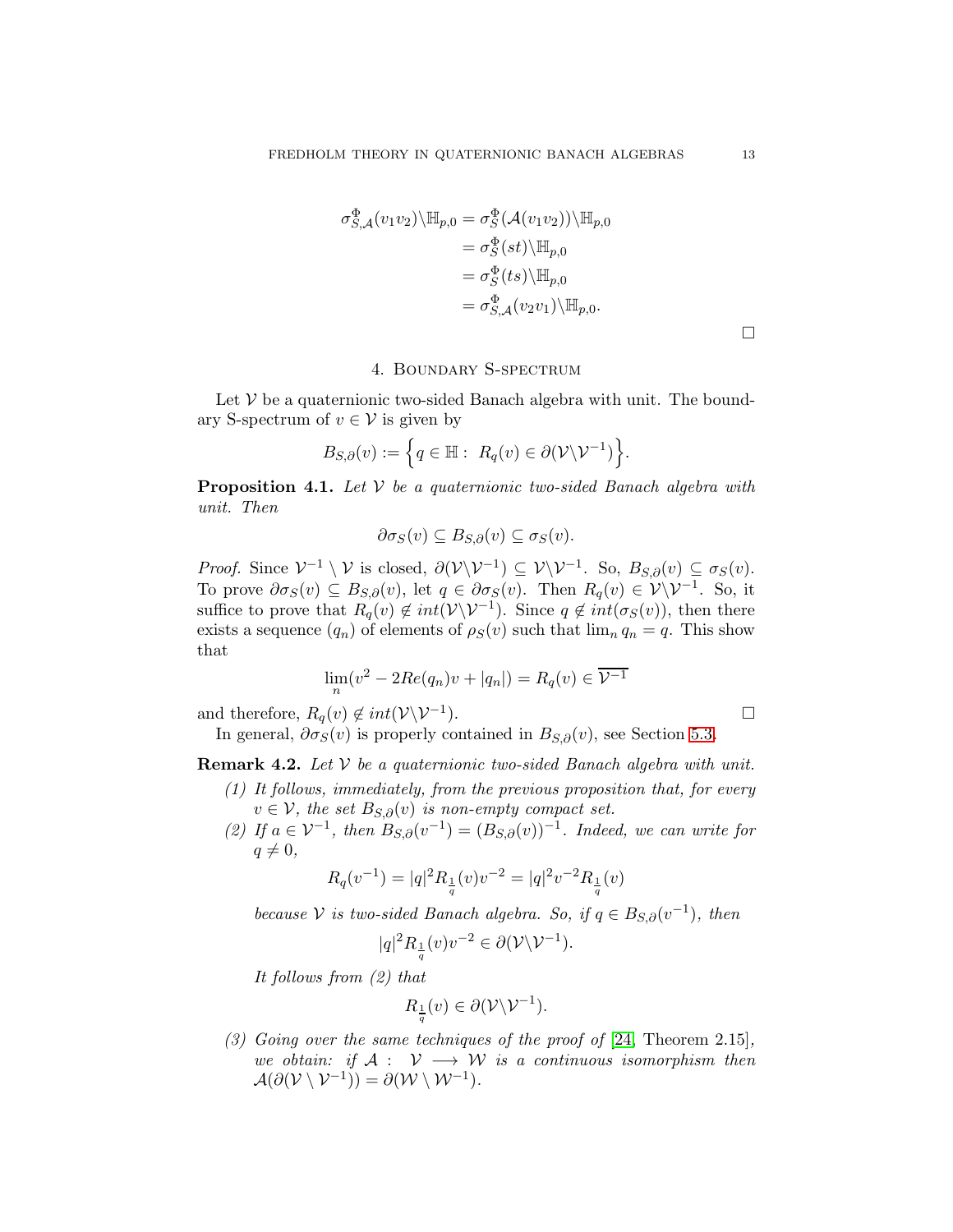**Theorem 4.3.** If  $A: V \rightarrow W$  is a continuous isomorphism then

$$
B_{S,\partial}(v) = B_{S,\partial}(\mathcal{A}(v)) = \bigcup_{c \in \mathcal{A}^{-1}(0)} B_{S,\partial}(v+c)
$$

for all  $v \in \mathcal{V}$ .

*Proof.* Let  $q \in B_{S,\partial}(v)$ , then  $R_q(v) \in \partial(\mathcal{V} \setminus \mathcal{V}^{-1})$ . therefore, by Remark [4.2](#page-12-1) (4), we have

$$
(\mathcal{A}(v))^2 - 2Re(q)\mathcal{A}(v) + |q|^2 \in \partial(\mathcal{W} \setminus \mathcal{W}^{-1}).
$$

In this way we see that  $q \in B_{S,\partial}(\mathcal{A}(v))$ . Now, suppose that  $q \in B_{S,\partial}(v+c)$ for some  $c \in \mathcal{A}^{-1}(0)$ , then

$$
R_q(\mathcal{A}(v)) = \mathcal{A}((a+c)^2 - 2Re(q)(a+c) + |q|^2) \in \partial(\mathcal{W} \setminus \mathcal{W}^{-1}).
$$

Therefore,  $q \in B_{S,\partial}(\mathcal{A}(v))$ . Now, it remains to prove that  $B_{S,\partial}(\mathcal{A}(v)) \subset$  $B_{S,\partial}(v)$ . Let  $q \in B_{S,\partial}(\mathcal{A}(v))$ , then

$$
\mathcal{A}(R_q(v)) = \mathcal{A}(v_0) \text{ for some } v_0 \in \partial(\mathcal{V} \setminus \mathcal{V}^{-1}).
$$

The injectivity of A imply that

$$
v^2 - 2Re(q)v + |q|^2 = v_0 \in \partial(\mathcal{V} \setminus \mathcal{V}^{-1}).
$$

<span id="page-13-0"></span>In this way we see that  $q \in B_{S,\partial}(v)$ .

5. Application to right quaternionic linear operators

<span id="page-13-1"></span>5.1. Preliminary. In this subsection, we recall some definitions and we give some lemmas that we will need in the sequel. We refer to [\[1,](#page-20-15) [17,](#page-20-14) [34\]](#page-21-3) for more details.

**Definition 5.1.** Let  $\mathcal{V}_{\mathbb{H}}^R$  be a linear vector space under right multiplication by quaternionic scalars. For  $f, g, h \in V^R_{\mathbb{H}}$  and  $q \in \mathbb{H}$ , the inner product

$$
\langle.,.\rangle:~\mathcal{V}^R_\mathbb{H}\times\mathcal{V}^R_\mathbb{H}\longrightarrow\mathbb{H}
$$

satisfies the following properties:

(1)  $\langle f, g \rangle = \langle g, f \rangle$ . (2)  $||f||^2 = \langle f, f \rangle > 0$  unless  $f = 0$ , a real norm. (3)  $\langle f, g + h \rangle = \langle f, g \rangle + \langle f, h \rangle.$ (4)  $\langle f, gq \rangle = \langle f, g \rangle q.$ (5)  $\langle f q, g \rangle = \overline{q} \langle f, g \rangle$ .

In the sequel, we assume that  $\mathcal{V}_{\mathbb{H}}^R$  is complete under the norm given above and separable. In this case,  $\langle ., . \rangle$  defines a right quaternionic Hilbert space.

**Proposition 5.2.** [\[17,](#page-20-14) Proposition 2.5] Let  $\mathcal{F} = \{f_k : k \in \mathbb{N}\}\$ be an orthonormal subset of  $\mathcal{V}_{\mathbb{H}}^R$ . Then, the following conditions are pairwise equivalent:

(1) For every  $f, g \in \mathcal{V}_{\mathbb{H}}^R$ , the series  $\sum_{k \in \mathbb{N}} \langle f, f_k \rangle \langle f_k, g \rangle$  converges absolutely and it holds:

$$
\langle f, g \rangle = \sum_{k \in \mathbb{N}} \langle f, f_k \rangle \langle f_k, g \rangle.
$$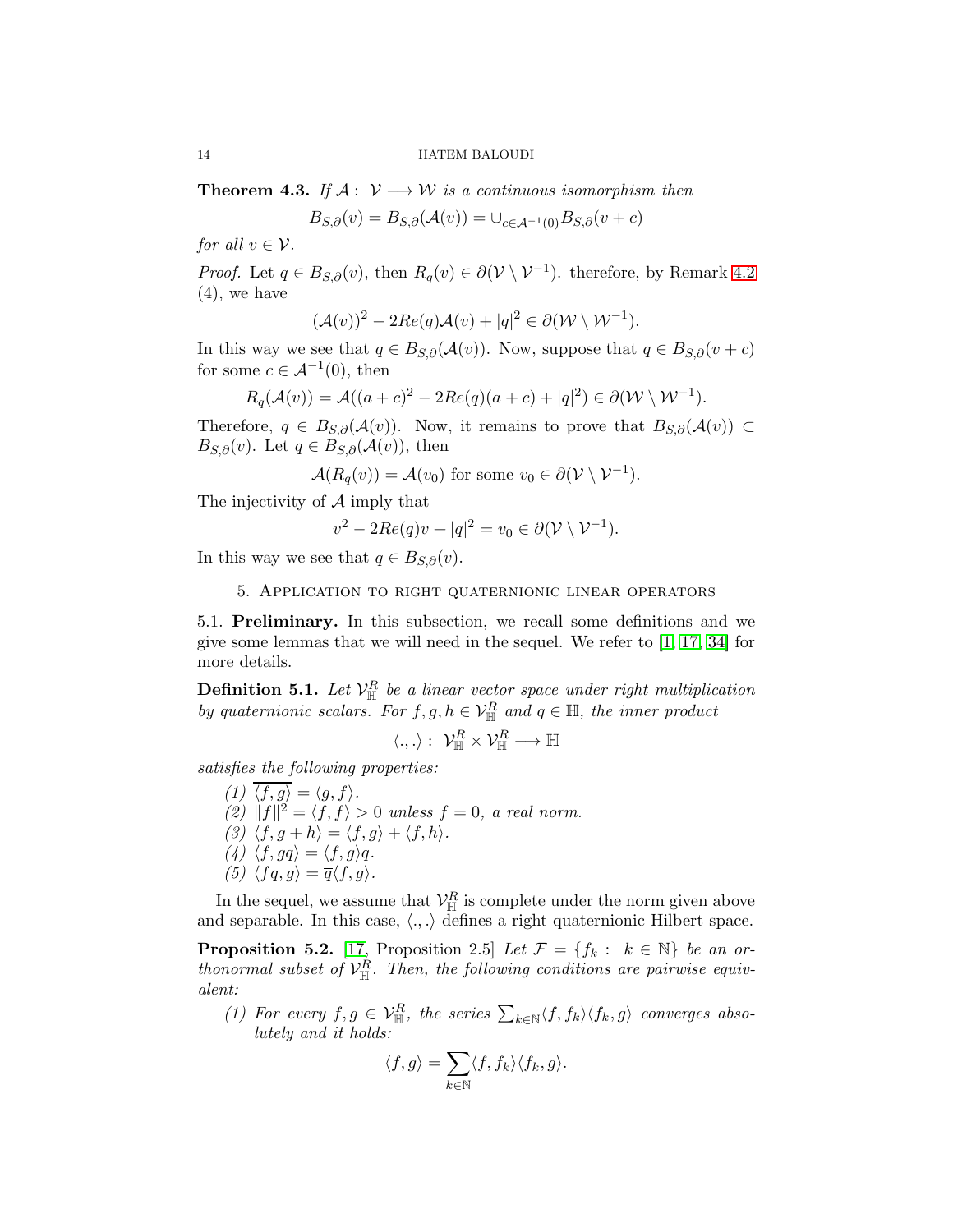(2) For every  $f \in \mathcal{V}_{\mathbb{H}}^R$ , it holds:

$$
||f||^2 = \sum_{k \in \mathbb{N}} |\langle f_k, f \rangle|^2
$$

(3)  $\mathcal{F}^{\perp} = \{0\}.$ (4)  $\langle \mathcal{F} \rangle$  is dense in  $\mathcal{V}_{\mathbb{H}}^R$ .

**Definition 5.3.** The set  $F$  as in the previous Proposition is called a Hilbert basis of  $\mathcal{V}_{\mathbb{H}}^R$ .

**Proposition 5.4.** [\[17,](#page-20-14) Propsition 2.6] *Every quaternionic Hilbert space*  $\mathcal{V}_{\mathbb{H}}^R$ has a Hilbert basis. All the Hilbert base of  $\mathcal{V}_{\mathbb{H}}^R$  have the same cardinality. Furthermore, if  $\mathcal{F}$  is Hilbert basis of  $\mathcal{V}_{\mathbb{H}}^R$ , then every  $f \in \mathcal{V}_{\mathbb{H}}^R$  can be uniquely decomposed as follows:

$$
f = \sum_{k \in \mathbb{N}} f_k \langle f_k, f \rangle
$$

where the series  $\sum_{k \in \mathbb{N}} f_k \langle f_k, f \rangle$  converges absolutely in  $\mathcal{V}_{\mathbb{H}}^R$ .

**Definition 5.5.** Let  $\mathcal{V}_{\mathbb{H}}^R$  and  $\mathcal{W}_{\mathbb{H}}^R$  be two quaternionic right Hilbert spaces. A mapping  $T: \mathcal{D}(T) \subset \mathcal{V}_{\mathbb{H}}^R \longrightarrow \mathcal{W}_{\mathbb{H}}^R$ , where  $\mathcal{D}(T)$  stand for the domain of T, is called quaternionic right linear if

$$
T(fq + g) = T(f)q + T(g)
$$

for all  $f, g \in \mathcal{V}_{\mathbb{H}}^R$  and  $q \in \mathbb{H}$ .

Denote by  $\mathcal{L}(\mathcal{V}_{\mathbb{H}}^R, \mathcal{W}_{\mathbb{H}}^R)$  the set of all right linear operator from  $\mathcal{V}_{\mathbb{H}}^R$  to  $\mathcal{W}_{\mathbb{H}}^R$ . If  $\mathcal{V}_{\mathbb{H}}^R = \mathcal{W}_{\mathbb{H}}^R$  then  $\mathcal{L}(\mathcal{V}_{\mathbb{H}}^R, \mathcal{V}_{\mathbb{H}}^R)$  is replaced by  $\mathcal{L}(\mathcal{V}_{\mathbb{H}}^R)$ . We call an operator  $T \in \mathcal{L}(\mathcal{V}_{\mathbb{H}}^R, \mathcal{W}_{\mathbb{H}}^R)$  bounded if there exist  $M \in \mathbb{R}_+$  such that

<span id="page-14-0"></span>
$$
||Tf|| \le M||f||, \text{ for all } f \in \mathcal{D}(T).
$$

Let  $\mathcal{B}(\mathcal{V}_{\mathbb{H}}^R, \mathcal{W}_{\mathbb{H}}^R)$  denote the set of all bounded right linear operators from  $\mathcal{V}_{\mathbb{H}}^R$ to  $\mathcal{W}_{\mathbb{H}}^R$ . If  $\mathcal{V}_{\mathbb{H}}^R = \mathcal{W}_{\mathbb{H}}^R$ , we will write  $\mathcal{B}(\mathcal{V}_{\mathbb{H}}^R)$ . The identity linear operator on  $\mathcal{V}_{\mathbb{H}}^R$  will be denoted by  $\mathbb{I}_{\mathcal{V}_{\mathbb{H}}^R}$ . As in the complex case if  $T \in \mathcal{L}(\mathcal{V}_{\mathbb{H}}^R, \mathcal{W}_{\mathbb{H}}^R)$ , we set

(8) 
$$
||T|| = \sup_{f \in \mathcal{D}(T) \setminus \{0\}} \frac{||Tf||}{||f||}.
$$

In this case, we have  $T \in \mathcal{B}(\mathcal{V}_{\mathbb{H}}^R, \mathcal{W}_{\mathbb{H}}^R)$  if and only if  $||T|| < \infty$ . Also, we have  $||T + S|| \le ||T|| + ||S||$  and  $||TS|| \le ||T|| ||S||$ .

In the sequel, we investigate the  $C^*$ -algebras structure of  $\mathcal{B}(\mathcal{V}_{\mathbb{H}}^R)$ . We refer to [\[17\]](#page-20-14) for more details. Set  $\mathcal{F} = \{f_k : k \in \mathbb{N}\}\)$  the Hilbert basis of  $\mathcal{V}_{\mathbb{H}}^R$ . The left scalar multiplication on  $\mathcal{V}_{\mathbb{H}}^R$  induced by  $\mathcal F$  is defined as the map

$$
\mathbb{H} \times \mathcal{V}_{\mathbb{H}}^R \longrightarrow \mathcal{V}_{\mathbb{H}}^R
$$

$$
(q, f) \longmapsto qf = \sum_{k \in \mathbb{N}} f_k q \langle f_k, f \rangle.
$$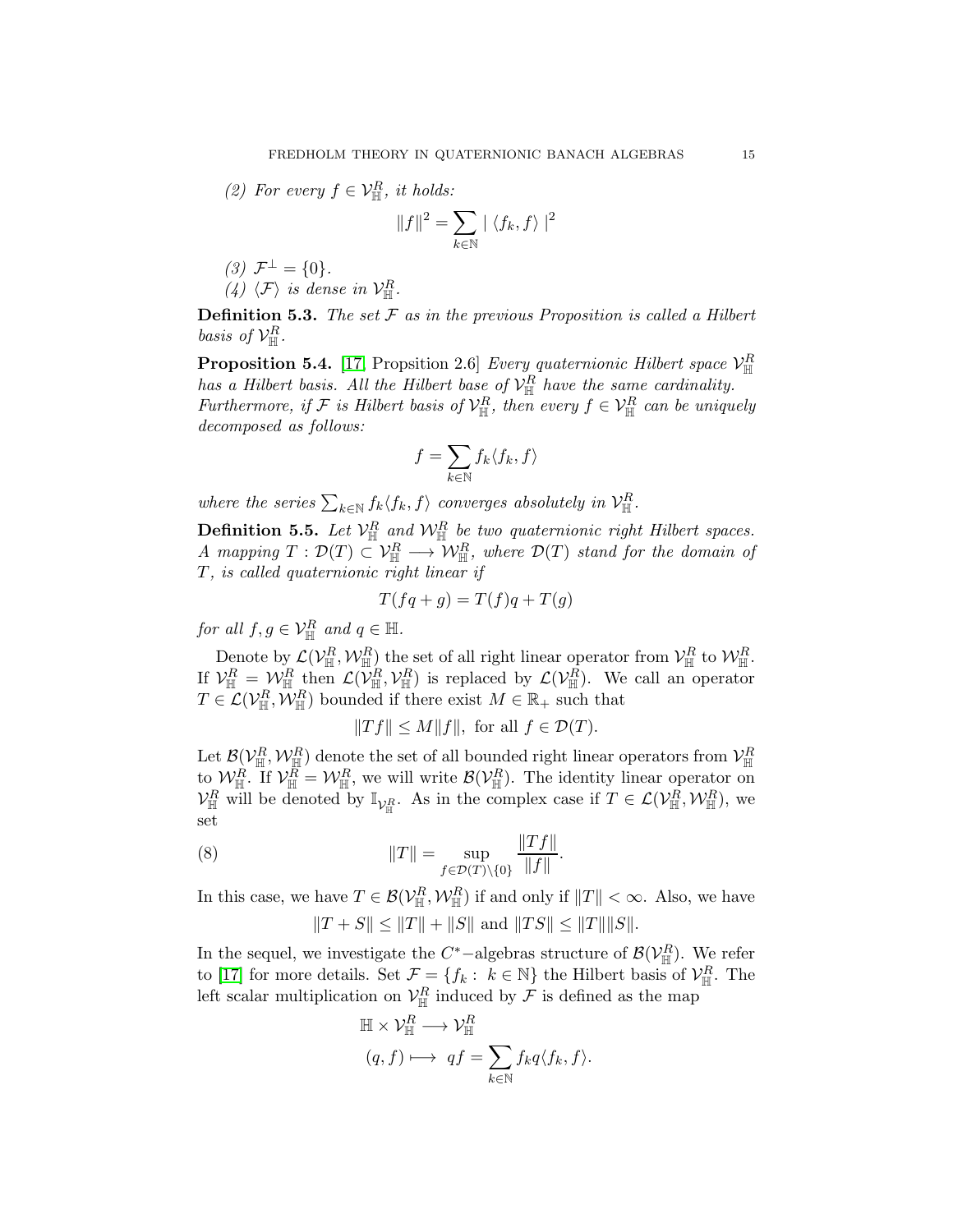The properties of the left scalar multiplication are described in the following proposition

**Proposition 5.6.** [\[17,](#page-20-14) Proposition 3.1] Let  $f, g \in V^R_{\mathbb{H}}$  and  $p, q \in \mathbb{H}$ , then

(1)  $q(f + g) = qf + qg$  and  $q(f p) = (qf)p$ . (2)  $||qf|| = |q| ||f||.$ (3)  $q(pf) = (qp)f$ . (4)  $\langle \overline{q}f, g \rangle = \langle f, qf \rangle$ . (5)  $rf = fr$ , for all  $r \in \mathbb{R}$ . (6)  $q f_k = f_k q$ , for all  $k \in \mathbb{N}$ .

It is easy to see that  $(p+q)f = pf + qf$ , for all  $p, q \in \mathbb{H}$  and  $f \in \mathcal{V}_{\mathbb{H}}^R$ . We can also endow  $\mathcal{B}(\mathcal{V}_{\mathbb{H}}^R)$  with the two scalar multiplication

<span id="page-15-1"></span>(9) 
$$
(qT)f = q(Tf) = \sum_{k \in \mathbb{N}} f_k q \langle f_k, Tf \rangle \text{ and } (Tq)f = T(qf),
$$

for all  $q \in \mathbb{H}$  and  $f \in \mathcal{V}_{\mathbb{H}}^R$ .

Notation Denote by  $T^*$  the adjoint of  $T \in \mathcal{B}(\mathcal{V}_{\mathbb{H}}^R)$ . We recall that the concept of adjoint quaternionic linear operator is the same as complex Hilbert space see [\[17,](#page-20-14) Definition 2.12].

**Theorem 5.7.** [\[17,](#page-20-14) Theorem 3.4] Let  $\mathcal{V}_{\mathbb{H}}^R$  be a right quaternionic Hilbert space equipped with a left scalar multiplication. Then the set  $\mathcal{B}(\mathcal{V}_{\mathbb{H}}^R)$ , equipped pointwise sum, with the left and right scalar multiplication defined in Eq. [\(9\)](#page-15-1), with the composition as product, with the adjunction  $T \longrightarrow T^*$  as ∗−involution and with the norm defined in Eq. [\(8\)](#page-14-0) is a quaternionic twosided Banach C<sup>\*</sup>-algebras with unit  $\mathbb{I}_{V_{\mathbb{H}}^R}$ .

The concept of quaternionic compact operators is the same as for complex Banach space. Let  $\mathcal{K}(\mathcal{V}_{\mathbb{H}}^R, \mathcal{W}_{\mathbb{H}}^R)$  denote the set of compact operators from  $\mathcal{V}_{\mathbb{H}}^R$ to  $\mathcal{W}_{\mathbb{H}}^R$ . This class of operators was introduced and investigated in [\[25\]](#page-20-13). In particular, it is shown that  $\mathcal{K}(\mathcal{V}_{\mathbb{H}}^R)$  is closed two-sided ideal of  $\mathcal{B}(\mathcal{V}_{\mathbb{H}}^R)$ , see [\[25,](#page-20-13) Theorem 7.3].

<span id="page-15-0"></span>5.2. Fredholm and Weyl S-spectra of quaternionic operators. We turn to the question of the S-spectrum. We will apply the results described in Section [3](#page-7-0) to investigate the properties of the Fredholm and Weyl S-spectra of quaternionic operators. We recall that  $\mathcal{K}(\mathcal{V}_{\mathbb{H}}^R)$  is closed two-sided ideal of  $\mathcal{B}(\mathcal{V}^R_\mathbb{H})$ . So,  $\mathcal{B}(\mathcal{V}^R_\mathbb{H})/\mathcal{K}(\mathcal{V}^R_\mathbb{H})$  is a unital Banach algebras with unit  $\mathbb{I}_{\mathcal{V}^R_\mathbb{H}}+\mathcal{K}(\mathcal{V}^R_\mathbb{H})$ . Now, we consider the natural quotion map

$$
\pi: \mathcal{B}(\mathcal{V}_{\mathbb{H}}^R) \longrightarrow \mathcal{C}(\mathcal{V}_{\mathbb{H}}^R) := \mathcal{B}(\mathcal{V}_{\mathbb{H}}^R)/\mathcal{K}(\mathcal{V}_{\mathbb{H}}^R)
$$

$$
T \longmapsto [T] = T + \mathcal{K}(\mathcal{V}_{\mathbb{H}}^R)
$$

Note that  $\pi$  is a unital homomorphism, see [\[25\]](#page-20-13). The norm on  $\mathcal{C}(\mathcal{V}_{\mathbb{H}}^R)$  is given by

$$
\|[T]\|=\inf_{K\in \mathcal{K}(\mathcal{V}^R_{\mathbb{H}})} \|A+K\|.
$$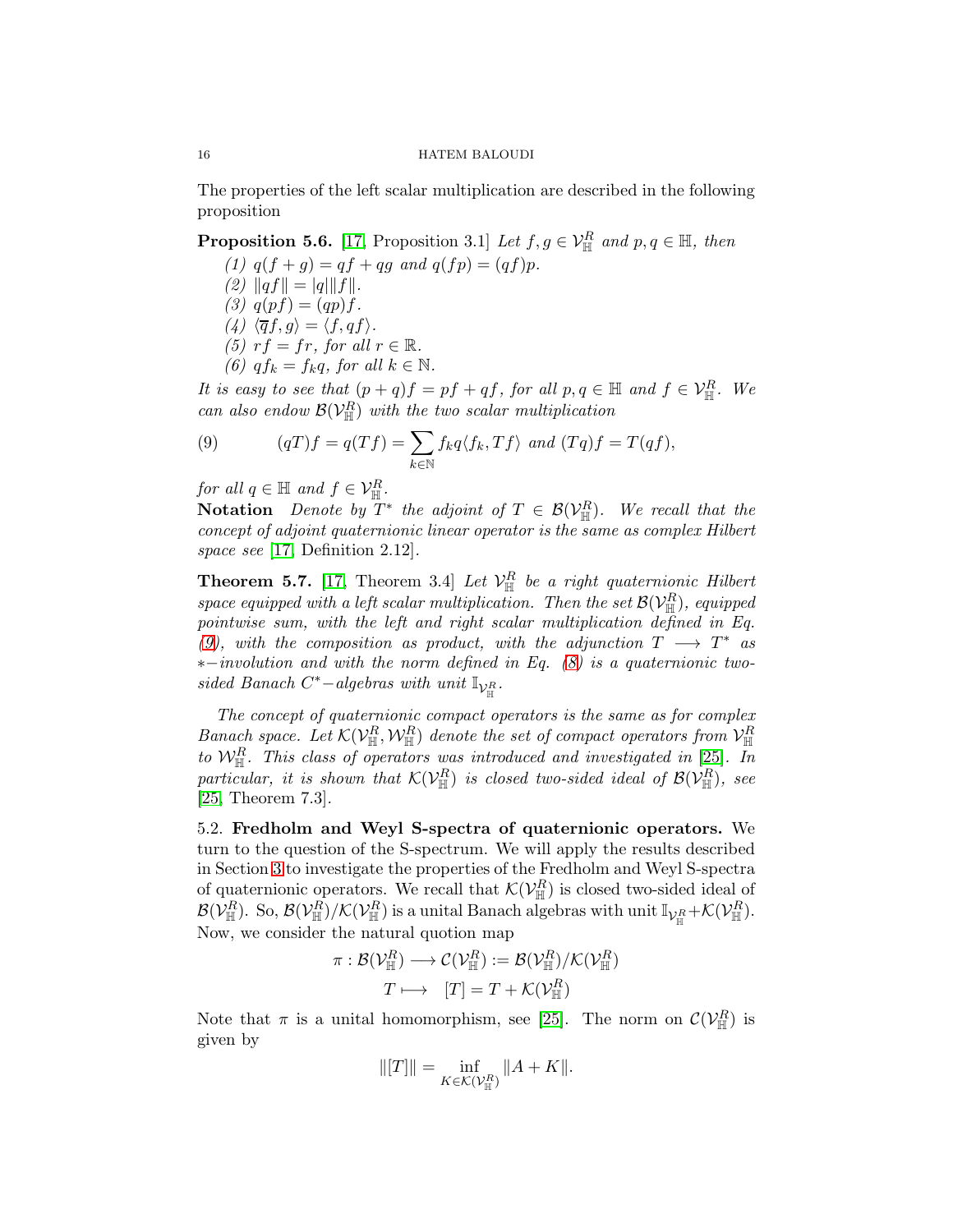**Definition 5.8.** The Calkin (or Fredholm) S-spectrum of  $T \in \mathcal{B}(\mathcal{V}_{\mathbb{H}}^R)$  is the Fredholm S-spectrum of T relative to the homomorphism  $\pi$ , *i.e.* 

$$
\sigma_{S,\pi}^{\Phi}(T) = \sigma_S(\pi(T))
$$

where  $\sigma_S(\pi(T))$  is the S-spectrum of  $\pi(T)$ .

Let  $\sigma_{S,\pi}^{\Phi^0}(T)$  denote the Weyl S-spectrum of T relative to the homorphism  $\pi$ . This two spectrum was introduced and studied by Muraleetharam and Thirulogasanthar in [\[25,](#page-20-13) [27\]](#page-21-4). In particular, we have  $A \in \Phi_{\pi}^{0}$  if and only if  $A \in \Phi_{\pi}$  and  $ind(A) = 0$ , where

$$
ind(A) = dim(A^{-1}(0)) - dim((A^*)^{-1}(0)).
$$

<span id="page-16-0"></span>**Theorem 5.9.** Let  $A, B \in \mathcal{B}(\mathcal{V}_{\mathbb{H}}^R)$ .

(1) If  $AB \in \mathcal{K}(\mathcal{V}_{\mathbb{H}}^R)$  and  $BA \in \mathcal{K}(\mathcal{V}_{\mathbb{H}}^R)$ , then

(10) 
$$
\sigma_{\mathcal{S},\pi}^{\Phi}(A+B)\backslash\{0\} = [\sigma_{\mathcal{S},\pi}^{\Phi}(A)\cup\sigma_{\mathcal{S},\pi}^{\Phi}(B)]\backslash\{0\}.
$$

and

(11) 
$$
\sigma_{\mathcal{S},\pi}^{\Phi^0}(A+B)\backslash\{0\} \subset \left[\sigma_{\mathcal{S},\pi}^{\Phi^0}(A) \cup \sigma_{\mathcal{S},\pi}^{\Phi^0}(B)\right] \backslash\{0\}.
$$

If, further,  $\sigma_{\mathcal{S},\pi}^{\Phi^0}(A) = \sigma_{\mathcal{S},\pi}^{\Phi}(A)$ , then

(12) 
$$
\sigma_{\mathcal{S},\pi}^{\Phi^0}(A+B)\backslash\{0\} = \left[\sigma_{\mathcal{S},\pi}^{\Phi^0}(A)\cup\sigma_{\mathcal{S},\mathcal{A}}^{\Phi^0}(B)\right]\backslash\{0\}.
$$

(2) If 
$$
0 \notin \sigma_S(A) \cup \sigma_S(B)
$$
 and  $A^{-1} - B^{-1} \in \mathcal{K}(\mathcal{V}_{\mathbb{H}}^R)$ , then  
\n
$$
\sigma_{S,\pi}^{\Phi}(A) = \sigma_{S,\pi}^{\Phi}(B)
$$
 and  $\sigma_{S,\pi}^{\Phi^0}(A) = \sigma_{S,\pi}^{\Phi^0}(B)$ .

(3) Recall that 
$$
\mathbb{H} = \{q \in \mathbb{H}^* : Re(q) = 0\}
$$
. Then

$$
\sigma_{S,\pi}^{\Phi}(AB)\backslash \mathbb{H}_{p,0} = \sigma_{S,\pi}^{\Phi}(BA)\backslash \mathbb{H}_{p,0}.
$$

Proof. Note that

$$
\mathcal{K}(\mathcal{V}_{\mathbb{H}}^R) \subset Pr(\Phi_{\pi})
$$
 and  $\mathcal{K}(\mathcal{V}_{\mathbb{H}}^R) = \pi^{-1}([0]).$ 

Applying Theorem [3.5](#page-8-0) and Corollary [3](#page-10-1) the results follows.

We mention two remarks.

Remark 5.10. For the complex Banach space, in [\[5\]](#page-20-1), we have prove that if  $T_1, T_2 \in \mathcal{B}(X)$  such that  $\sigma_{ess}(T_1T_2) = \{0\}$  and  $T_1T_2 - T_2T_1 \in \mathcal{K}(X)$ , then

$$
\sigma_{ess}(T_1+T_2)\setminus\{0\} = [\sigma_{ess}(T_1) \cup \sigma_{ess}(T_2)]\setminus\{0\},\
$$

where  $\sigma_{ess}(T_i)$  is the essential spectrum of  $T_i$ . The case of quaternionic Hilbert space is more complicated and we were not able to refine the hypothesis in the previous theorem. We leave this question open.

**Remark 5.11.** If  $K \in \mathcal{K}(\mathcal{V}_{\mathbb{H}}^R)$  then  $\sigma_{\mathcal{S},\pi}^{\Phi^0}(K) = \sigma_{\mathcal{S},\pi}^{\Phi}(K) = \{0\}.$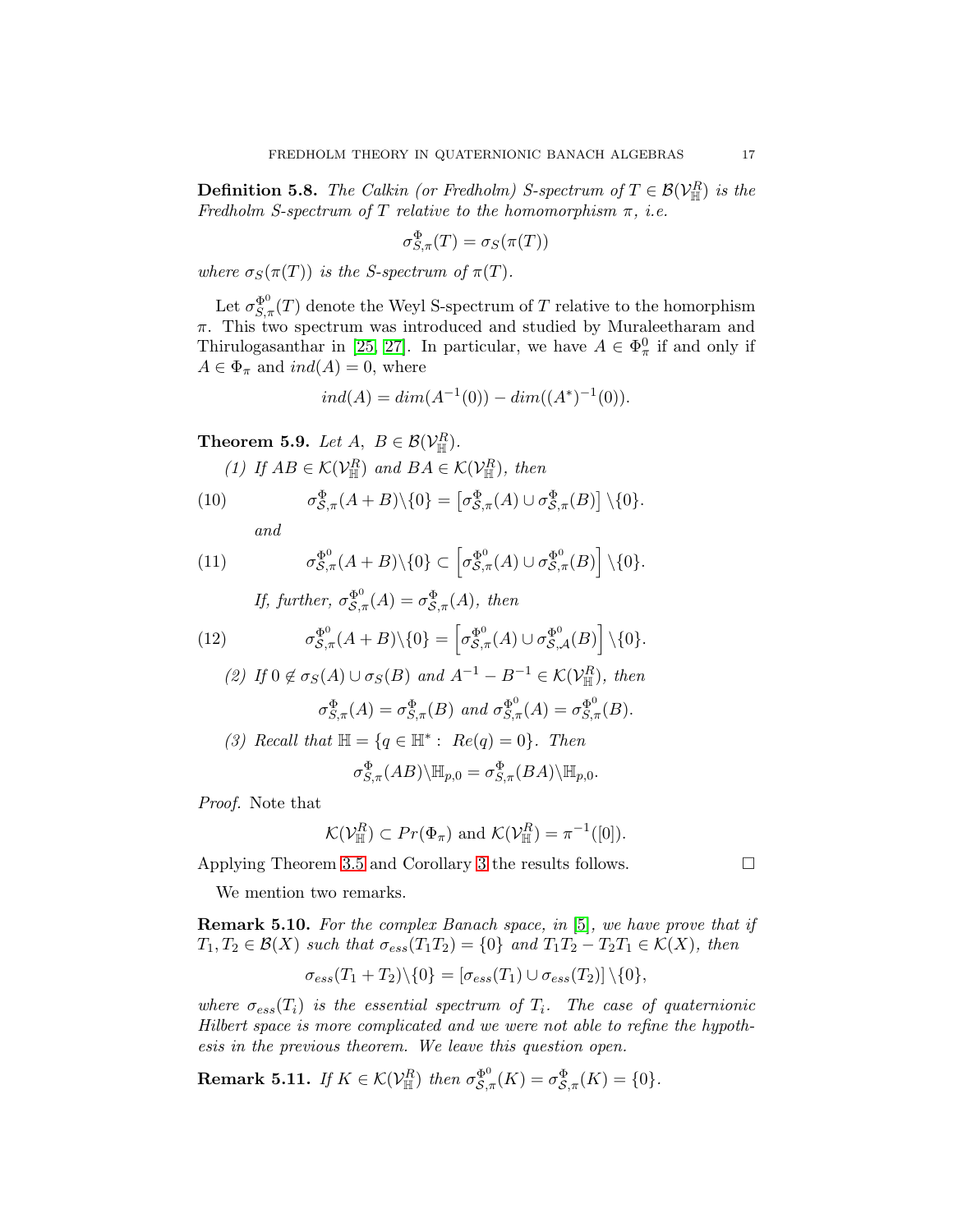In the wat follows we show that there exist a quaternionic operator such that its Calkin S-spectrum coincides with its Weyl S-spectrum. We first mention the following theorem:

<span id="page-17-0"></span>**Theorem 5.12.** [\[25,](#page-20-13) Theorem 6.20] Let  $T \in \Phi_{\pi}$ . Then there exists a constant  $\varepsilon > 0$  such that for every operators  $S \in \mathcal{B}(\mathcal{V}_{\mathbb{H}}^R)$  with  $||S|| < \varepsilon$ ,  $A + S \in$  $\Phi_{\pi}$  and ind( $A + S$ ) = ind(A).

Set:

$$
\Phi_{T,\pi} := \Big\{ q \in \mathbb{H} : R_q(T) \in \Phi_\pi \Big\}.
$$

<span id="page-17-1"></span>**Theorem 5.13.** Let T be a bounded right operator. Then,  $q \mapsto ind(R_q(T))$ is constant on any component of  $\Phi_{T,\pi}$ .

*Proof.* Let  $q_1$  and  $q_2$  be two elements of  $\Phi_{T,\pi}$  that are connected by a smooth curve Γ. Take  $q \in \Gamma$ , then  $R_q(T) \in \Phi_{\pi}$ . By Theorem [5.12,](#page-17-0) there exists a constant  $\varepsilon > 0$  such that for all  $S \in \mathcal{B}(\mathcal{V}_{\mathbb{H}}^R)$  with  $||S|| < \varepsilon$ ,

$$
R_q(T) + S \in \Phi_\pi \text{ and } ind(R_q(T) + S) = ind(R_q(T)).
$$

Set

$$
\mathcal{O}(A, q, \varepsilon) := \left\{ q' \in \mathbb{H} : \ 2 \mid Re(q) - Re(q') \mid ||A|| + | |q'|^2 - |q|^2 \mid < \varepsilon. \right\}
$$

Let  $q' \in \mathcal{O}(A, q, \varepsilon)$ . Then

$$
R_q(A) + 2(Re(q) - Re(q'))A + (|q'|^2 - |q|^2)\mathbb{I}_{\mathcal{V}_{\mathbb{H}}^R} = R_{q'}(A) \in \Phi_{\pi}
$$

and

$$
ind(R_q(A) + 2(Re(q) - Re(q'))A + (|q'|^2 - |q|^2)\mathbb{I}_{\mathcal{V}_{\mathbb{H}}^R}) = ind(R_q(A)).
$$

A cover of the set Γ by open sets was thus constructed. By the Heine-Borel theorem, there is a finite number of such sets which cover Γ. Since the index  $q \mapsto ind(R_q(A))$  is constant on each of these sets (each crosses at least on other), then  $ind(R_{q_1}(A)) = ind(R_{q_2}(A)).$ 

<span id="page-17-2"></span>**Corollary 5.14.** Let T be a bounded right operator. If  $\Phi_{T,\pi}$  is connected, then

$$
\sigma_{S,\pi}^{\Phi}(T) = \sigma_{S,\pi}^{\Phi^0}(T).
$$

*Proof.* Since the inclusion  $\sigma_{S,\pi}^{\Phi}(T) \subset \sigma_{S,\pi}^{\Phi^0}(T)$  is know, then it suffices to show that  $\Phi_{T,\pi} \cap \sigma_{S,\pi}^{\Phi^0}(T)$  is empty. Let  $q \in \Phi_{T,\pi}$ . Since  $\rho_S(T)$  is not empty, then there exists  $p \in \mathbb{H}$  such that  $R_p(T) \in \mathcal{B}(V^R_{\mathbb{H}})^{-1}$  and consequently  $R_p(T) \in \Phi_{\pi}$ and  $ind(R_p(T)) = 0$ . Moreover,  $\Phi_{T,\pi}$  is connected, by the previous theorem,  $ind(T)$  is constant on  $\Phi_{T,\pi}$ . Therefore

$$
ind(R_q(T)) = ind(R_q(T)) = 0.
$$

In this way we see that  $q \notin \sigma_{S,\pi}^{\Phi^0}(T)$ .

$$
^{18}
$$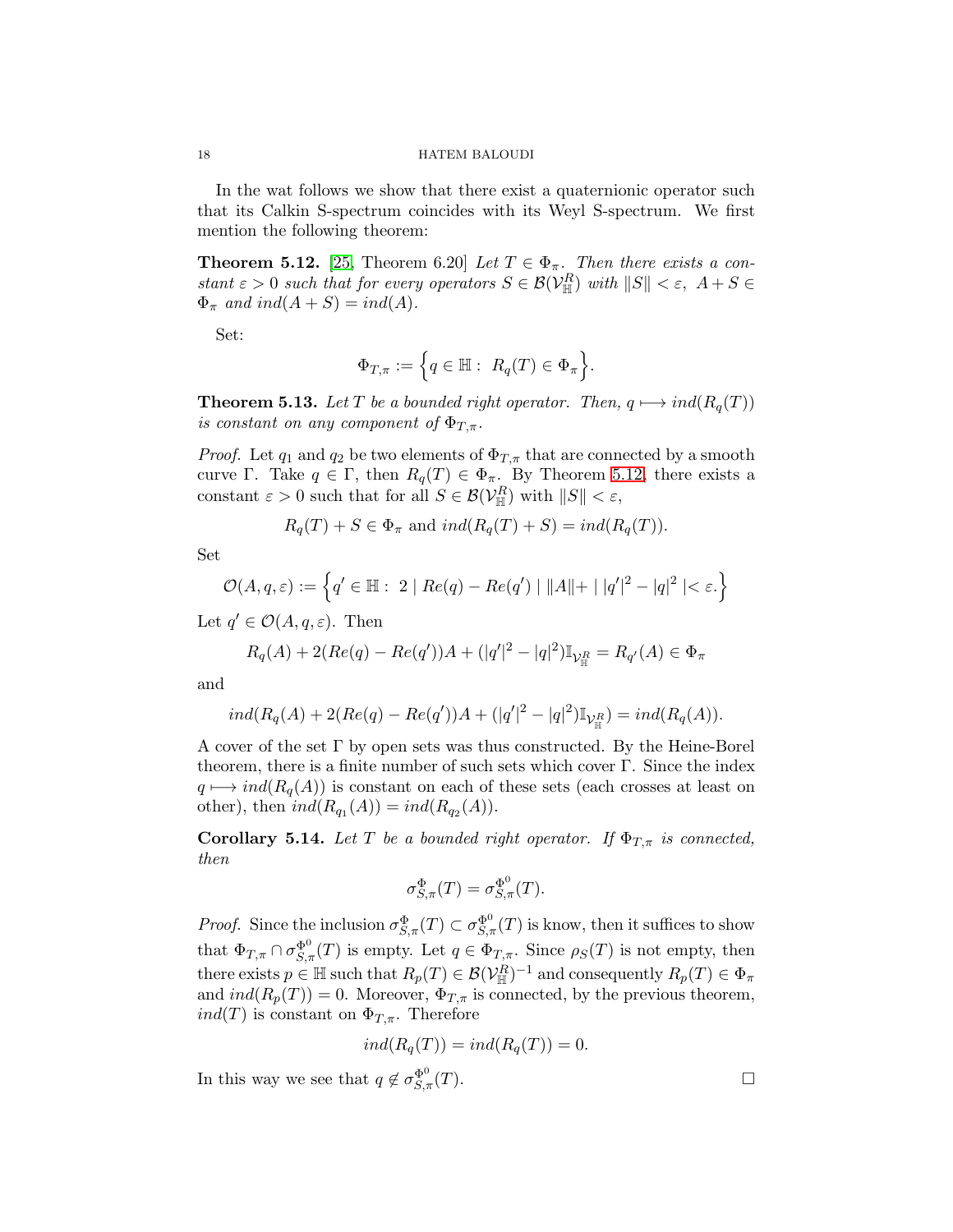**Corollary 5.15.** Let  $T \in \mathcal{B}(\mathcal{V}_{\mathbb{H}}^R)$  and  $S \in \mathcal{B}(\mathcal{V}_{\mathbb{H}}^R)$ . Assume that ST and TS are right linear compact operators, then

$$
\sigma_{\mathcal{S},\pi}^{\Phi^0}(T+S)\backslash\{0\}=\left[\sigma_{\mathcal{S},\pi}^{\Phi^0}(T)\cup\sigma_{\mathcal{S},\mathcal{A}}^{\Phi^0}(S)\right]\backslash\{0\}.
$$

*Proof.* Combine Theorem [5.13](#page-17-1) and Corollary [5.14.](#page-17-2) □

**Corollary 5.16.** Let T be a bounded right operator. If  $\Phi_{T,\pi}$  is connected, then

$$
\sigma_k^S(T) = \emptyset
$$

for all  $k \in \mathbb{Z} \backslash \{0\}$ , where

$$
\sigma_k(T) = \{ q \in \mathbb{H} : R_q(T) \in \Phi_\pi \text{ and } ind(R_q(T)) = k \}.
$$

<span id="page-18-0"></span>*Proof.* Combine Corollary [5.14](#page-17-2) with [\[27,](#page-21-4) Remark 6.7].

5.3. Right shift. We consider the right quaternionic space:

$$
\ell^2_{\mathbb{H}}(\mathbb{Z}) = \left\{ x : \mathbb{Z} \longrightarrow \mathbb{H} \text{ such that } ||x||^2 := \sum_{i \in \mathbb{Z}} |x_i|^2 < \infty \right\}
$$

with the right left scalar multiplication

$$
xa=(x_ia)_{i\in\mathbb{Z}}
$$

for  $x = (x_i)_{i \in \mathbb{Z}}$  and  $a \in \mathbb{H}$ . The associated scalar product is given by

$$
\langle x,y\rangle:=\langle x,y\rangle_{\ell^2_{\mathbb{H}}(\mathbb{Z})}:=\sum_{i\in\mathbb{Z}}\overline{x_i}y_i.
$$

Take  $\{e_n : n \in \mathbb{Z}\}\$  the Hilbert basis of  $\ell^2_{\mathbb{H}}(\mathbb{Z})$  where, for each  $n \in \mathbb{Z}$ ,  $e_n = (e_n^k)_{k \in \mathbb{Z}}$ , where  $e_n^n = 1$  and  $e_n^i = 0$  for all  $i \neq n$ . Consider the right shift

$$
R: \ell^2_{\mathbb{H}}(\mathbb{Z}) \longrightarrow \ell^2_{\mathbb{H}}(\mathbb{Z})
$$

$$
x \longmapsto y = (y_i)_{i \in \mathbb{Z}}
$$

where  $y_i = x_{i+1}$  if  $i \neq -1$  and 0 if  $i = -1$ . We have  $||R(x)||^2 = \sum_{i \neq -1} |x_i|^2 \leq$  $||x||^2$ . Also, since  $||R(e_1)|| = 1$ , we have  $||R|| = 1$ . We recall the following definition:

**Definition 5.17.** [\[25\]](#page-20-13) Let  $A \in \mathcal{B}(V_{\mathbb{H}}^R)$ . The approximate S-spectrum of A, denoted by  $\sigma_{app}^S(A)$ , is defined as:

$$
\sigma_{app}^S(A) = \left\{ q \in \mathbb{H} : \exists (f_n)_n \text{ with } ||f_n|| = 1 \text{ and } ||R_q(A)f_n|| \to 0 \right\}.
$$

The set of right eigenvalues coincide with the point S−spectrum, see [\[17\]](#page-20-14), Proposition 4.5. We turn to the question of the spectrum of the right shift R. Consider the right eigenvalue problem of R. Let  $q \in \mathbb{H}$  and  $x = (x_i)_{i \in \mathbb{Z}} \in$  $\ell^2_{\mathbb{H}}(\mathbb{Z})$  with  $x_{-i} = 0$  for all  $i \in \mathbb{N}^*$  such that  $Rx = xq$ , then  $x_{i+1} = x_iq$  for all  $i \in \mathbb{N}$ . This implies that  $B_{\mathbb{H}}(0,1) \subset \sigma_{app}^S(R) \subset \sigma_S(R)$ . Going over same technique of [\[29,](#page-21-5) Example 6.31] we have  $\sigma_S(R) = \nabla_{\mathbb{H}}(0,1)$  the closed

.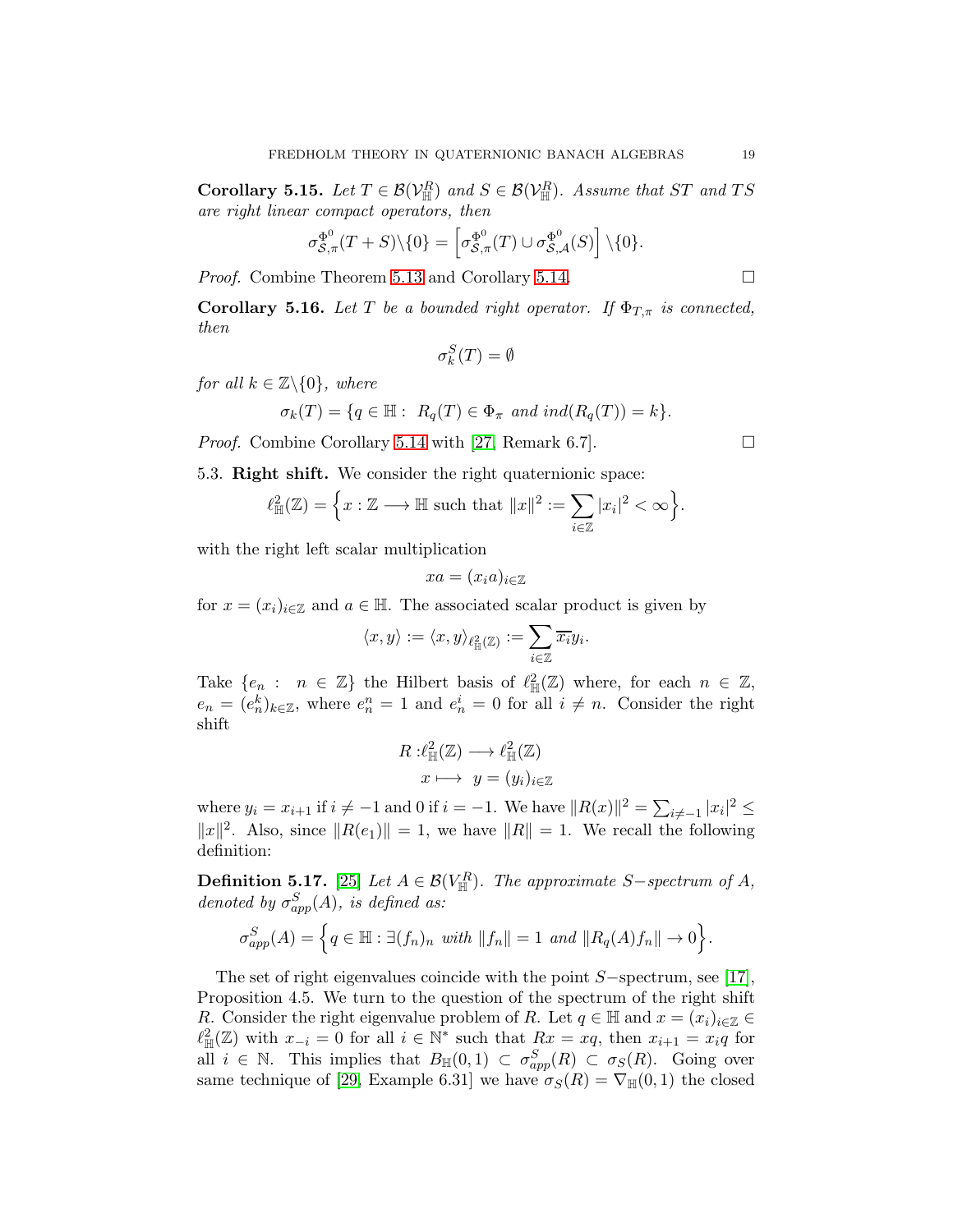quaternionic unit ball. In particular  $0 \notin \partial \sigma_S(R)$ : the boundary of  $\sigma_S(A)$ . In the following, we will show that  $0 \in B_{S,\partial}(R)$  the boundary S-spectrum of R. To begin, let's consider the map:

$$
T: \ell^2_{\mathbb{H}}(\mathbb{Z}) \longrightarrow \ell^2_{\mathbb{H}}(\mathbb{Z})
$$

$$
x \longmapsto y = (y_i)_{i \in \mathbb{Z}}
$$

where  $y_{-1} = x_0$  and  $y_j = 0$  for all  $j \neq -1$ . We note that  $T(e_0) = e_{-1}$  and  $T(e_k) = 0$  for all  $k \neq 0$ . Therefore,

$$
(Tq)(x) = T(\sum_{i \in \mathbb{Z}} e_k q \langle e_k, x \rangle)
$$

$$
= T(e_0 q \langle e_0, x \rangle)
$$

$$
= e_{-1}qx_0
$$

for all  $q \in \mathbb{H}$  and  $x = (x_i)_{i \in \mathbb{Z}} \in \ell^2_{\mathbb{H}}(\mathbb{Z})$ .

**Proposition 5.18.**  $\sigma_{S,\pi}^{\Phi^0}(R)$  is properly contained in  $\sigma_S(R)$ .

*Proof.* We have  $(R+T)(x) = y = (y_i)_{i \in \mathbb{Z}}$ , where  $y_i = x_{i+1}$  for all  $i \in \mathbb{Z}$ . Therefore,

$$
R + T \in \Phi_{\pi} \text{ and } ind(R + T) = 0.
$$

Since  $T \in \mathcal{K}(\ell^2_{\mathbb{H}}(\mathbb{Z}))$ , we can apply [\[25,](#page-20-13) Theorem 6.16], we infer that

$$
R \in \Phi_{\pi} \text{ and } ind(R) = ind(R+T) = 0.
$$

Again, using [\[25,](#page-20-13) Corllary 6.15], we have

$$
R^2 \in \Phi_{\pi}
$$
 and  $ind(R^2) = 2ind(R) = 0$ .

Hence  $0 \in \sigma_S(R) \backslash \sigma_{S,\tau}^{\Phi^0}$  $\mathcal{L}_{S,\pi}^{\Phi^0}(R).$ 

The technique of the proof of the following Proposition are inspired from [\[24\]](#page-20-25) in the case of  $\ell_{\mathbb{C}}^2(\mathbb{Z})$ .

**Proposition 5.19.**  $\partial \sigma_S(R)$  is properly contained in  $B_{S,\partial}(R)$ .

*Proof.* For  $q \in \mathbb{H} \setminus \{0\}$ ,  $(R + Tq)^2 \in (\mathcal{B}(\ell^2_{\mathbb{H}}(\mathbb{Z})))^{-1}$  and its inverse is given by  $(R+Tq)^{-2}y = x = (x_i)_{i \in \mathbb{Z}},$ 

where

$$
x_i = \begin{cases} \frac{q}{|q|^2} y_{i-2}, & \text{if } i \in \{0, 1\}, \\ y_{i-2}, & \text{otherwise}. \end{cases}
$$

Now, let  $0 < |q| < 1$ , then  $R_n = (R + Tq^n)^2$  is invertible for all  $n \in \mathbb{N}$  and

$$
||R_n - R^2|| = ||RTq^n + Tq^nR + (Tq^n)^2|| \le 2|q|^n + |q|^{2n}.
$$

So,  $R_n$  converges to  $R^2$ . This imply that  $R^2 \in \mathcal{B}(\ell^2_{\mathbb{H}}(\mathbb{Z}))\backslash \overline{\mathcal{B}^{-1}(\ell^2_{\mathbb{H}}(\mathbb{Z}))}$ .

$$
\Box
$$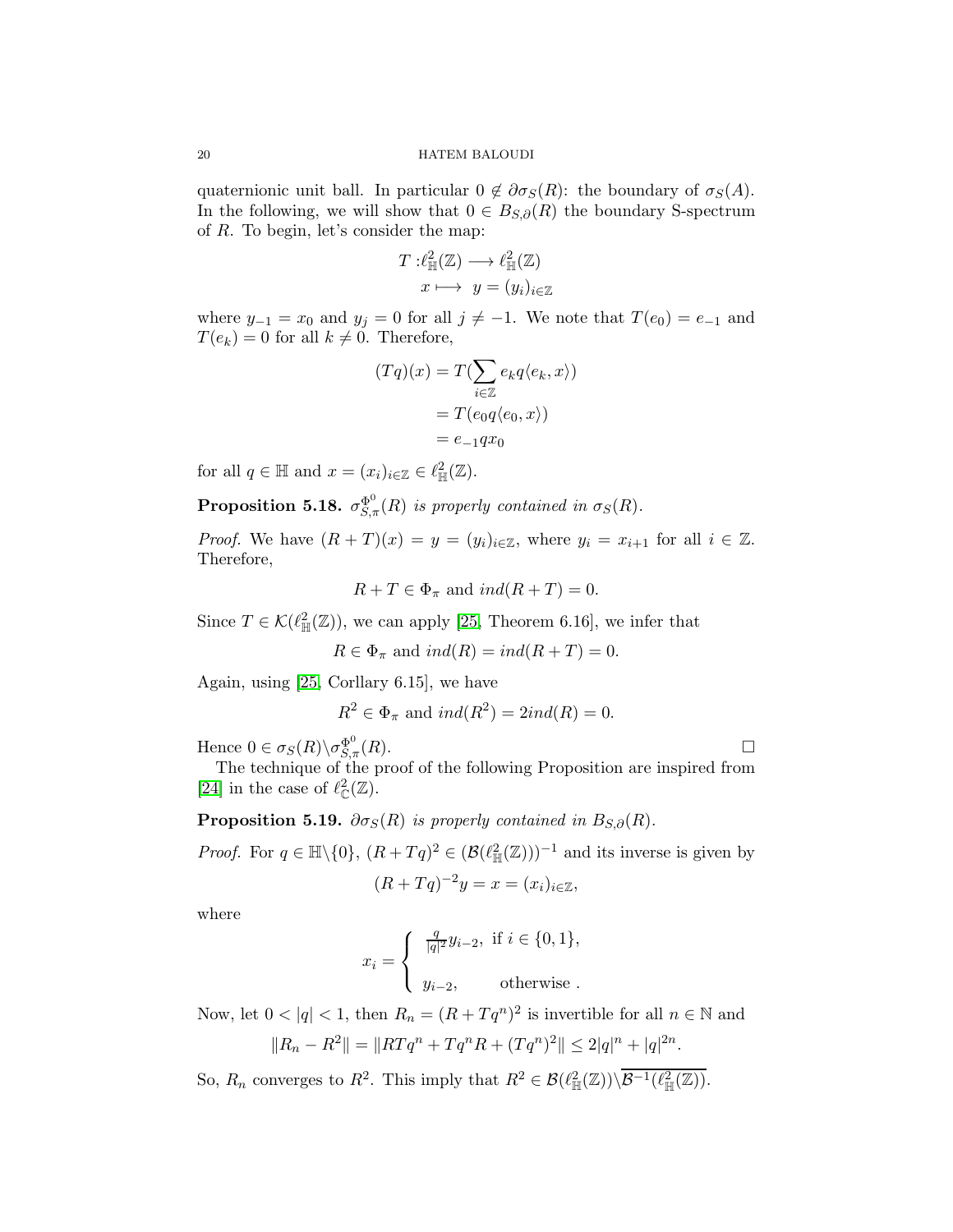#### <span id="page-20-0"></span>**REFERENCES**

- <span id="page-20-15"></span>[1] Adler SL. *Quaternionic quantum mechanics and quantum fields*. New york: The clarendon Press., oxford university press; 1995. (international series of monographs on physics; vol 88). p. xii+586.
- <span id="page-20-23"></span>[2] Alpay D, Colombo F, Sabadini I. *Slice hyperholomorphic Schur analysis.* Springer international publisching, 2016.
- <span id="page-20-24"></span>[3] Aupetit B. *A primer on spectral theory*. New York: Springer-Verlag. xii, 193 p. DM 48.00(1991).
- <span id="page-20-6"></span>[4] Ayadi H. *Spectra of Laplacians on forms an infinite graphs*. Oper. Matrices. 2017;11(2):567-886.
- <span id="page-20-1"></span>[5] Baloudi H, Jeribi A. *Left-right Fredholm and Weyl spectra of the sum of two bounded operators and applications.* Mediterr. J. Math. 2014;11(3):939-953.
- <span id="page-20-7"></span><span id="page-20-2"></span>[6] Baklouti H. I*-Fredholm analysis and application to operator theory*. J.Math. Anal. App. 2017;369:283-289.
- [7] Ben Ali A, Moualla N. *Fredholm perturbation theory and some essential spectra with respect to subalgebra*. Indag. Math., New Ser. 2017;28(2):276-286.
- <span id="page-20-11"></span>[8] Colombo F, Gentili G, Sabadini I, Struppa DC. *Non commutative functional calculus: bounded operators*. Complex Anal. Oper. Theory. 2010;4:821-843.
- <span id="page-20-12"></span>[9] Colombo F, Gantner J, Kimseyn DP. *Spectral theory on the S-spectrum for quaternionic operators.* Springer Nature, Switzerland AG, (2018).
- <span id="page-20-18"></span>[10] Colombo F, Sabaini I, Sommen F. *The Fueter mapping theorem in integral form and the* F*-functional calculus.* Math. Methods Appl. Sci. 2010;33(17):2050-2066.
- <span id="page-20-19"></span>[11] Colombo F, Sabadini I, Struppa DC. *A new functional calculus for noncommuting operators.* J. Funct. Anal. 2008;254(8):2255-2274.
- <span id="page-20-16"></span>[12] Colombo F, Sabadini I, Struppa DC. *Noncommutative Functional Calculus-Theory and Applications of Slice Hyperholomorphic Functions.* Vol. 289. Progress in mathematics. Basel: Birkäuser, (2011).
- <span id="page-20-10"></span>[13] Djordjevic SV, Kantun-Montiel G. *On generalised T-Fredholm elements in Banach algebra*. Math. Proc. R. Ir. Acad. Sect. A. 2009;109(1):61-66.
- <span id="page-20-17"></span>[14] Gantner J. *A direct approach to the S-functional calculus for closed operators.* J. Oper. Theory 2017;77(2):287-331.
- <span id="page-20-21"></span><span id="page-20-20"></span>[15] Gentili G, Struppa DC. *A new theory of regular functions of a quaternionic variable.* Adv. Math. 2007;216:279-301.
- [16] Ghilani R, Recupero V. *Slice regular semigroup*, Trans. Am. Math. Soc. 2018;370(7):4993-5032.
- <span id="page-20-14"></span>[17] Ghiloni R, Moretti V, Perotti A. *Continuous slice functional calculus in quaternionic Hilbert spaces*. Rev. Math. Phys. 2013;25(4):1350006, 83 pp.
- <span id="page-20-5"></span><span id="page-20-3"></span>[18] Gilles C. *A relative index theorem*. Pac. J. Math. 2001;198(1):81-107.
- [19] Harte R. *Fredholm element relative to a Banach homomorphism*. Math. Z. 1989;179:431-436.
- <span id="page-20-4"></span>[20] Jeribi A. *Spectral theory and applications of linear operators and block operator matrices*. New York: Springer-Verlag; 2015.
- <span id="page-20-8"></span>[21] Jeribi A. *Linear operators and their essential pseudospectra*. Boca Raton: CRC Press; 2018
- <span id="page-20-9"></span>[22] Kato T, *Perturbation theory for nullity, deficiency and other quantities of linear operators*. J. Anal. Math. 1958;6:261-322.
- <span id="page-20-22"></span>[23] Mouton T, Rauberheimer H. *Fredholm theory relative to two Banach algebra Homomorphism*. Quaestiones Mathematicae. 1991;14:371-382.
- <span id="page-20-25"></span>[24] Mouton S. *On the boundary spectrum in Banach algebras*. Bull. Aust. Math. Soc. 2006;74(2):239-246.
- <span id="page-20-13"></span>[25] Muraleetharam B, Thirulogasanthar K. *Fredholm operators and essential Sspectrum in the quaternionic setting*. J. Math. Phys. 2018;59(10):103506, 27p.